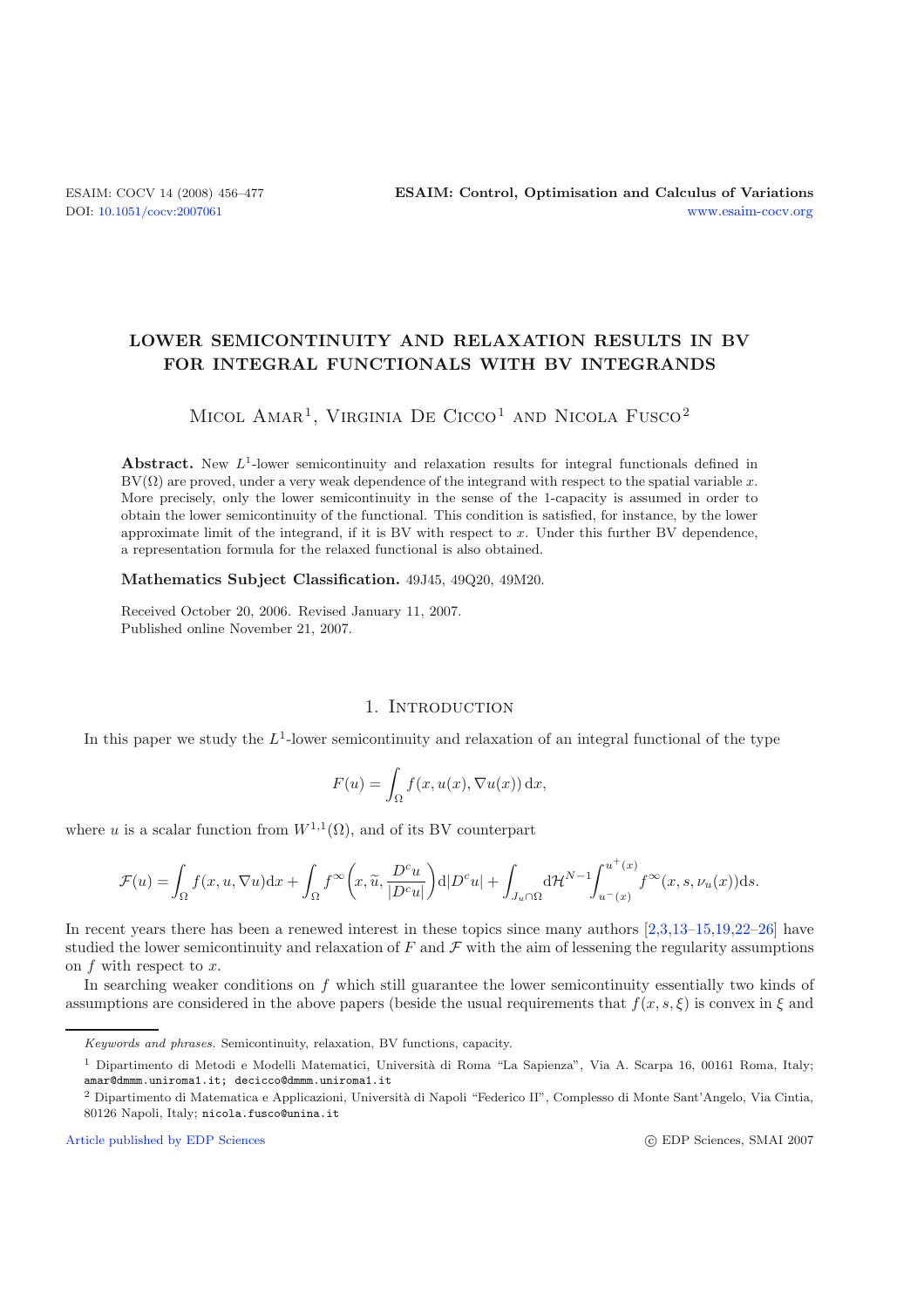continuous in s). Either f is assumed to be lower semicontinuous in x, uniformly with respect to  $(s, \xi)$  (see e.g. [\[19](#page-21-4)[,23\]](#page-21-7)), or f is assumed to be weakly differentiable (see [\[13](#page-21-2)[,14](#page-21-8)[,22](#page-21-5)[,25](#page-21-9)]) or even BV in x (see [\[15](#page-21-3)]).

<span id="page-1-0"></span>In this paper we address the lower semicontinuity and relaxation issues under different assumptions on  $f$ . To illustrate them let us consider the model case where  $f(x,\xi) = a(x)p(\xi)$  and  $p : \mathbb{R}^N \to [0, +\infty)$  is a convex function. As a consequence of an approximation result due to Dal Maso (see [\[11](#page-21-10)]) and of a recent lower semicontinuity theorem proved in [\[14\]](#page-21-8), we obtain that if  $a : \Omega \to [0, +\infty)$  is lower semicontinuous in the sense of 1-capacity (see Sect. [2.3\)](#page-4-0), then F is L<sup>1</sup>-lower semicontinuous in BV( $\Omega$ ). As far as we know, this is the first result of this kind where capacity plays a role as an assumption on the integrand. Moreover, Theorem [3.1](#page-7-0) is an extension of the result proved in [\[19\]](#page-21-4), which requires a to be lower semicontinuity in the classical sense. Notice also that if a is a BV function, then it can be proved that its lower approximate limit  $a^-$  is lower semicontinuous in the sense of 1-capacity. Thus our result implies immediately those proved for instance in [\[14](#page-21-8)[,25](#page-21-9)] or in [\[15](#page-21-3)] where a is assumed to be in  $W^{1,1}(\Omega)$  or in BV( $\Omega$ ), respectively.

<span id="page-1-2"></span>The assumption that a is a BV function is also a key point in finding the relaxed functional with respect to  $L^1$ -convergence of

$$
u \in W^{1,1}(\Omega) \mapsto \int_{\Omega} a(x) p(\nabla u(x)) \, \mathrm{d}x. \tag{1.1}
$$

<span id="page-1-1"></span>In fact, as stated in the first part of Theorem [1.1](#page-2-0) below, we have that if  $a \in BV(\Omega)$ , the relaxed functional of  $(1.1)$  in BV $(\Omega)$  is given by

$$
\int_{\Omega} a(x)p(\nabla u)dx + \int_{\Omega} a^-(x)p^{\infty}\left(\frac{D^c u}{|D^c u|}\right) d|D^c u| + \int_{J_u \cap \Omega} (u^+ - u^-)a^-(x)p^{\infty}(\nu_u(x))d\mathcal{H}^{N-1}.
$$
 (1.2)

Notice that the lower semicontinuity result and the representation formula for the relaxed functional of  $(1.1)$  are obtained under different assumptions on a. This is not the case when dealing with one dimensional functionals. In fact, it can be proved as a consequence of Example 2 in  $[6]$  $[6]$  that, given any Borel function a, the functional

$$
\int_{\Omega} a(x)p(u')dx + \int_{\Omega} a(x)p^{\infty} \left(\frac{D^c u}{|D^c u|}\right) d|D^c u| + \sum_{x \in J_u \cap \Omega} a(x)p^{\infty} (u(x+) - u(x-))
$$
\n(1.3)

is  $L^1$ -lower semicontinuous on BV if and only if a is lower semicontinuous and that the relaxed functional of  $(1.1)$  is represented by  $(1.3)$  with a replaced by its lower semicontinuous envelope.

However, in higher dimension things are more complicate. Indeed, examples can be given of functionals of the type  $(1.1)$  whose relaxed functional is given by a functional of the type  $\mathcal F$  where the integrand f is not the product of two functions of x and  $\xi$  (see [\[1](#page-21-12)], Sect. 8).

In the case of a general integrand f our Theorem [3.4](#page-8-0) states that a (uniform) lower semicontinuity of f in the sense of 1-capacity is still sufficient for the functional  $\mathcal F$  to be lower semicontinuous. This result is obtained by combining in a delicate way two different approximation techniques: the first one was developed in [\[11\]](#page-21-10), Section 1, in the context of capacity theory and the second one was introduced in [\[23\]](#page-21-7) to approximate lower semicontinuous integrands, convex in the last variable.

On the other side, as in the model case, the BV dependence of  $f$  with respect to  $x$  turns out to guarantee that the relaxed functional  $\overline{F}$  of F is less than or equal to F, provided that we choose  $(f^{\infty})^-$  as representative of  $f^{\infty}$  in F. Notice in fact that the values of F are clearly affected by the choice of such representative. We remark that this choice makes the proof of inequality  $\overline{F} \leq \mathcal{F}$  quite difficult. In fact, up to now, this inequality has been always proved under the assumption that  $f^{\infty}$  were upper semicontinuous with respect to x (see *e.g.*)  $[2,3,19]$  $[2,3,19]$  $[2,3,19]$  $[2,3,19]$ ).

The inequality  $\overline{F} \leq \mathcal{F}$  is proved in Theorem [4.2,](#page-14-0) where the case of an integrand f depending only on  $(x, \xi)$ is considered. Even in this case the proof of this inequality requires a very delicate adaptation of the blow-up argument of Fonseca-Müller  $[20,21]$  $[20,21]$  $[20,21]$ . In fact the situation studied here is complicated by the interaction between the jump set of u and the jump sets of the BV functions  $f^{\infty}(\cdot,\xi)$  as  $\xi$  varies in  $\mathbb{R}^{N}$ . Dealing with this difficulty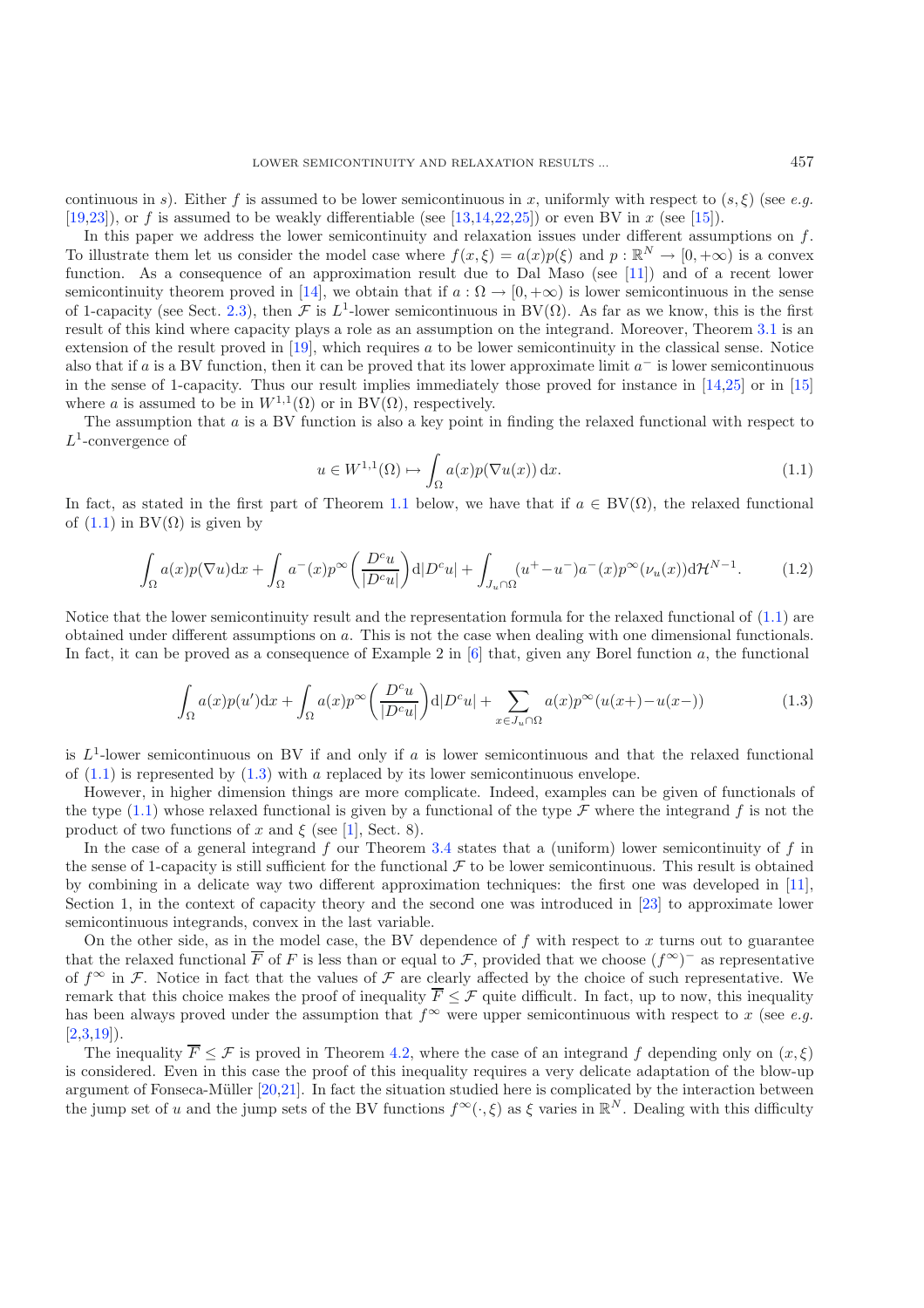requires some new technical ideas (see the discussion before Prop. [4.4\)](#page-16-0), which at the moment do not seem to work when also a dependence on s is allowed.

<span id="page-2-3"></span>Combining the inequality  $\overline{F} \leq \mathcal{F}$  with the lower semicontinuity result given in Theorem [3.4](#page-8-0) one then gets that  $\mathcal F$  coincides with  $\overline{F}$ .

The following relaxation result is a consequence of Theorems [3.6](#page-10-0) and [4.2.](#page-14-0) This is not the most general one which can be derived by the combinations of these two theorems, but still covers some significant and interesting examples which were not included in the relaxation results so far available in the literature.

<span id="page-2-0"></span>**Theorem 1.1.** Let  $f : \Omega \times \mathbb{R}^N \to [0, +\infty)$  be a Borel function such that  $f(x, \cdot)$  is convex for every  $x \in \Omega$  and, *for every*  $\xi \in \mathbb{R}^N$ ,  $f(\cdot,\xi)$ ,  $(f^-)^\infty(\cdot,\xi)$  *belong to* BV( $\Omega$ )*. Moreover, assume that there exists*  $\Lambda > 0$  *such that* 

<span id="page-2-4"></span><span id="page-2-1"></span>
$$
0 \le f(x,\xi) \le \Lambda(1+|\xi|) \quad \text{for all } (x,\xi) \in \Omega \times \mathbb{R}^N,
$$

<span id="page-2-2"></span>*and that at least one of the following three conditions holds:*

 $f(x,\xi)$  *can be splitted as a product of two functions depending on* x and  $\xi$  *separately;* (1.4)

$$
\begin{cases}\nf(x, \cdot) & is\ positively\ 1-homogeneous\ and \\
f^-(x,\xi) > 0\quad \text{for all } (x,\xi) \in (\Omega \setminus N_0) \times (\mathbb{R}^N \setminus \{0\}),\ where\ \mathcal{H}^{N-1}(N_0) = 0.\n\end{cases}\n\tag{1.5}
$$
\n
$$
\text{There exists a convex and demicocective function } \Psi : \mathbb{R}^N \to [0, +\infty) \quad \text{such that}
$$
\n
$$
\Psi(\xi) \le f(x,\xi) \quad \text{for all } (x,\xi) \in \Omega \times \mathbb{R}^N;
$$
\n
$$
\text{for every } \xi \in \mathbb{R}^N \quad \text{there exists } N_{\xi} \subset \Omega \quad \text{such that } \mathcal{H}^{N-1}(N_{\xi}) = 0 \quad \text{and}
$$
\n
$$
(f^-)^\infty(x,\xi) = ((f^-)^\infty)^-(x,\xi) \quad \text{for all } x \in \Omega \setminus N_{\xi}.\n\tag{1.6}
$$

*Then, the relaxed functional*  $\overline{F}(u)$  *is given by* 

$$
\int_{\Omega} f(x, \nabla u) dx + \int_{\Omega} (f^{-})^{\infty} \left( x, \frac{D^{c} u}{|D^{c} u|} \right) d|D^{c} u| + \int_{J_{u} \cap \Omega} [u^{+}(x) - u^{-}(x)] (f^{-})^{\infty} (x, \nu_{u}(x)) d\mathcal{H}^{N-1}.
$$
 (1.7)

A few remarks are in order. First, observe that if  $f(x,\xi) = a(x)p(\xi)$ , the assumptions of the above theorem are clearly satisfied whenever a is a bounded function in  $BV(\Omega)$  and p is a convex function with linear growth, such that  $f \geq 0$ . Similarly, if [\(1.5\)](#page-2-1) is in force, then also  $f^-(x, \cdot)$  is 1-homogeneous for all x, therefore in order to apply Theorem [1.1](#page-2-0) it is enough to assume that  $f(\cdot,\xi) \in BV(\Omega)$  for all  $\xi$ . Notice also that the representation formula [\(1.7\)](#page-2-2) for the relaxed functional  $\overline{F}(u)$  reduces, in the first case, to [\(1.2\)](#page-1-2) and, in the second case, to

$$
\int_{\Omega} f(x, \nabla u) dx + \int_{\Omega} f^{-}\left(x, \frac{D^{c} u}{|D^{c} u|}\right) d|D^{c} u| + \int_{J_{u} \cap \Omega} [u^{+}(x) - u^{-}(x)] f^{-}(x, \nu_{u}(x)) d\mathcal{H}^{N-1}.
$$

On the other hand, for a general integrand it is not necessarily true that  $(f^-)^\infty(\cdot,\xi)$  and  $((f^-)^\infty)^- (\cdot,\xi)$  coincide<br> $\mathcal{H}^{N-1}$ -ge in O as shown in [10] Example 4.4. In that case functional (1.7) is still lower semic  $\mathcal{H}^{N-1}$ -*a.e.* in  $\Omega$ , as shown in [\[10\]](#page-21-15), Example 4.4. In that case functional [\(1.7\)](#page-2-2) is still lower semicontinuous in BV( $\Omega$ ) but it is strictly smaller than  $\overline{F}(u)$ , which in turn is represented by a similar formula, with  $(f^-)^\infty$ replaced by  $((f^-)^{\infty})^-$ .

#### 2. Notation and preliminaries

#### 2.1. **Notation**

Throughout the paper  $N > 1$  is a fixed integer and the letter c denotes a strictly positive constant, whose value may change from line to line.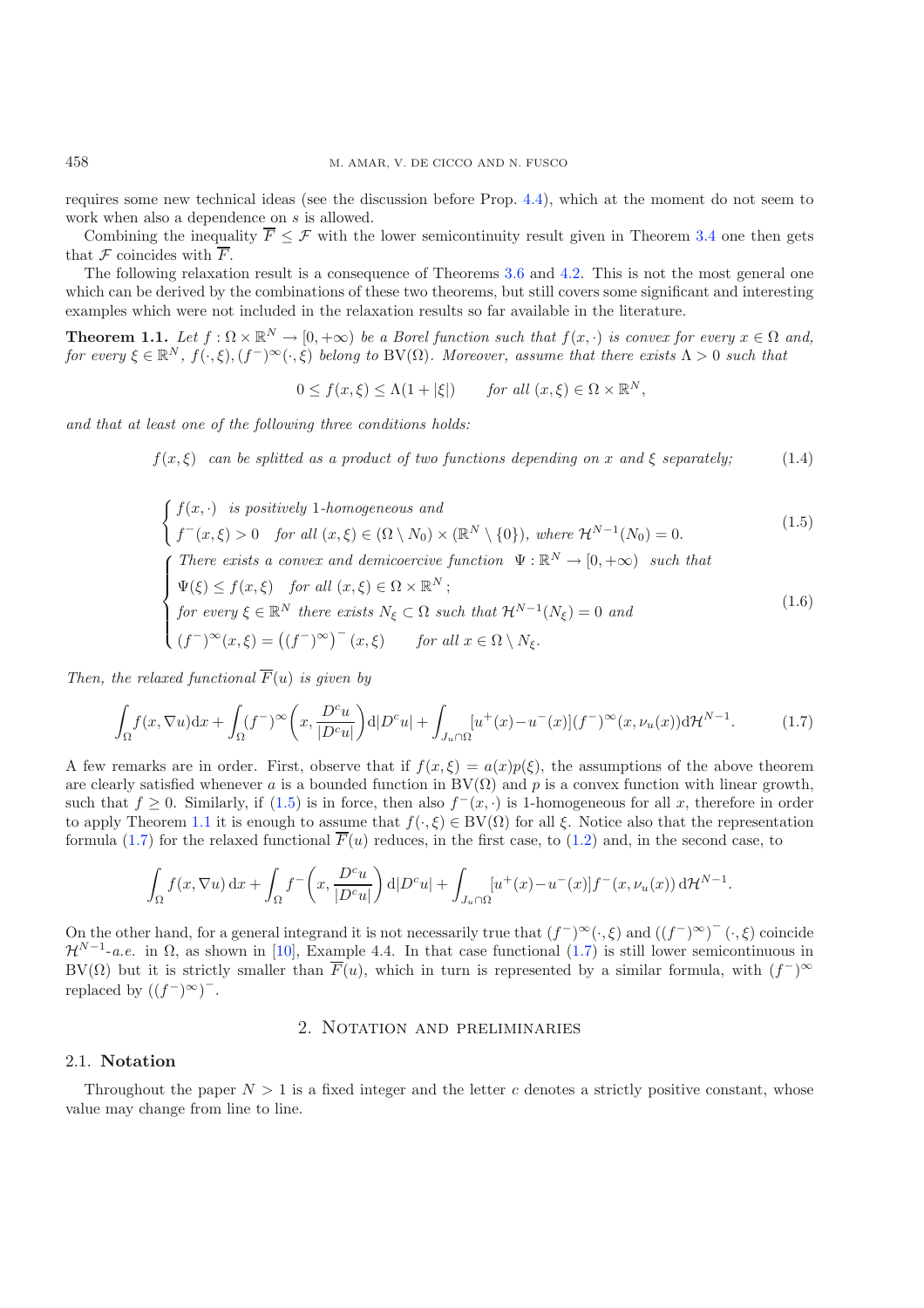<span id="page-3-1"></span>Given  $x_0 \in \mathbb{R}^N$  and  $\rho > 0$ ,  $B_\rho(x_0)$  denotes the ball in  $\mathbb{R}^N$  centered in  $x_0$  with radius  $\rho$ .

Let  $\Omega$  be an open subset of  $\mathbb{R}^N$ . We denote by  $\mathcal{A}(\Omega)$  the family of all open subsets A of  $\Omega$  and by  $\mathcal{B}(\Omega)$  the  $\sigma$ -algebra of all Borel subsets B of  $\Omega$ . σ-algebra of all Borel subsets B of  $Ω$ .<br>Set  $C^N$  the Lebesgue measure on  $\mathbb{R}$ 

Set  $\mathcal{L}^N$  the Lebesgue measure on  $\mathbb{R}^N$  and  $\mathcal{H}^{N-1}$  the Hausdorff measure of dimension  $(N-1)$  on  $\mathbb{R}^N$ .<br>If  $a \in L^1$  (O) and  $x \in \Omega$  the precise representative of a at x is defined as the unique value

If  $g \in L^1_{loc}(\Omega)$  and  $x \in \Omega$ , the *precise representative of* g at x is defined as the unique value  $\widetilde{g}(x) \in \mathbb{R}$  such that

$$
\lim_{\varrho \to 0^+} \frac{1}{\varrho^N} \int_{B_{\varrho}(x)} |g(y) - \widetilde{g}(x)| \, \mathrm{d}x = 0. \tag{2.1}
$$

<span id="page-3-0"></span>The set of points in Ω where the precise representative of x is not defined is called the *approximate singular set* of g and denoted by  $S_g$ . If  $g(x) = \tilde{g}(x)$ , we say that g is *approximately continuous* at x.

The space BV( $\Omega$ ) is defined as the space of those functions  $g : \Omega \to \mathbb{R}$  belonging to  $L^1(\Omega)$  whose distributional gradient  $Dg$  is an  $\mathbb{R}^N$ -valued Radon measure with finite total variation  $|Dg|(\Omega)$ .

We recall the usual decomposition

$$
Dg = \nabla g \mathcal{L}^N + D^c g + (g^+ - g^-) \nu_g \mathcal{H}^{N-1} \lfloor J_g,
$$

where  $\nabla q$  is the Radon-Nikodým derivative of Dq with respect to the Lebesgue measure and D<sup>c</sup>q is the *Cantor part* of Dg. Moreover, for  $\mathcal{H}^{N-1}$ -*a.e.*  $x_0 \in S_q$  there exist a unit vector  $\nu_q(x_0)$  and two numbers  $q^-(x_0) < q^+(x_0)$ such that

$$
\lim_{\varrho \to 0^+} \frac{1}{\varrho^N} \int_{B_{\varrho}^{\pm}(x_0, \nu_g(x_0))} |g(x) - g^{\pm}(x_0)| \, \mathrm{d}x = 0,\tag{2.2}
$$

where, for any  $\nu \in \mathbb{S}^{N-1}$ ,  $B_{\varepsilon}^{\pm}(x_0,\nu) = \{x \in B_{\varepsilon}(x_0) : \langle x - x_0, \nu \rangle \geq 0\}$ . The set of points  $x \in S_g$  where  $-\infty < g^-(x) < g^+(x) < +\infty$  and [\(2.2\)](#page-3-0) holds is called the *jump set* of g and it is denoted by  $J_g$ .

For a general survey on BV functions we refer to [\[4](#page-21-16)].

## 2.2. **Slicing of BV functions. Traces**

Given a direction  $\nu \in \mathbb{S}^{N-1}$ , every point  $x \in \mathbb{R}^N$  can be decomposed as  $x = (x_\nu^\perp, x_\nu)$ , with  $x_\nu = \langle x, \nu \rangle$  and  $x_\nu = x - x$ ,  $\nu$ ,  $\mathbb{R}^N$ , we denote the projection of  $\mathbb{R}^N$  onto the plane through the  $x_{\nu}^{\perp} = x - x_{\nu} \nu$ . By  $\pi_{\nu^{\perp}}$  we denote the projection of  $\mathbb{R}^{N}$  onto the plane through the origin orthogonal to  $\nu$ . If E is a given subset of  $\mathbb{R}^N$ , we set  $E_{x_v^{\perp}} = \{x_v \in \mathbb{R} : (x_v^{\perp}, x_v) \in E\}$ . Similarly, if  $g : \mathbb{R}^N \to \mathbb{R}$  is a given function, for every  $x_{\nu}^{\perp} \in \mathbb{R}^{N-1}$ , we denote by  $g_{x_{\nu}^{\perp}}$  the restriction of the function g to  $\mathbb{R}$ ; *i.e.*, the function  $x_{\nu} \in \mathbb{R} \mapsto g(x_{\nu}^{\perp}, x_{\nu})$ .

<span id="page-3-3"></span>**Lemma 2.1** (see [\[4\]](#page-21-16), Th. 3.108)**.** *Let*  $g \in BV(\Omega)$  *be a given function and*  $\nu \in \mathbb{S}^{N-1}$  *be a given direction. Then,*  $for \mathcal{H}^{N-1}\text{-}almost every  $x_{\nu}^{\perp} \in \pi_{\nu^{\perp}}(\Omega), g_{x_{\nu}^{\perp}}\text{ belongs to BV}(\Omega_{x_{\nu}^{\perp}}),$$ 

$$
J_{g_{x_\nu^\perp}} = (J_g)_{x_\nu^\perp},
$$

 $(\widetilde{g})_{x_{\nu}^{\perp}}$  is continuous in  $\Omega \setminus (J_g)_{x_{\nu}^{\perp}}$  and  $\langle \nu, \nu_g(x_{\nu}^{\perp}, x_{\nu}) \rangle \neq 0$  for every  $x_{\nu} \in (J_g)_{x_{\nu}^{\perp}}$ . Moreover, for any  $x_{\nu} \in (J_g)_{x_{\nu}^{\perp}}$ ,

$$
g_{x_{\nu}^{\perp}}^{\pm}(x_{\nu}) = \lim_{z_{\nu} \to x_{\nu}^{\perp}} \widetilde{g}(x_{\nu}^{\perp}, z_{\nu}) \qquad \text{if } \langle \nu, \nu_g(x_{\nu}^{\perp}, x_{\nu}) \rangle > 0,
$$
  

$$
g_{x_{\nu}^{\perp}}^{\pm}(x_{\nu}) = \lim_{z_{\nu} \to x_{\nu}^{\perp}} \widetilde{g}(x_{\nu}^{\perp}, z_{\nu}) \qquad \text{if } \langle \nu, \nu_g(x_{\nu}^{\perp}, x_{\nu}) \rangle < 0.
$$

<span id="page-3-2"></span>Let  $\Gamma$  be a  $(N-1)$ -dimensional manifold of class  $\mathcal{C}^1$  in  $\mathbb{R}^N$ , oriented by a map  $\nu_{\Gamma}: \Gamma \to \mathbb{S}^{N-1}$ . Next theorem, which actually holds in a much more general setting (see, *e.g.* [\[4](#page-21-16)], Ths. 3.77 and 3.86), states that any BV function defined in a neighborhood of Γ has traces on both sides of Γ.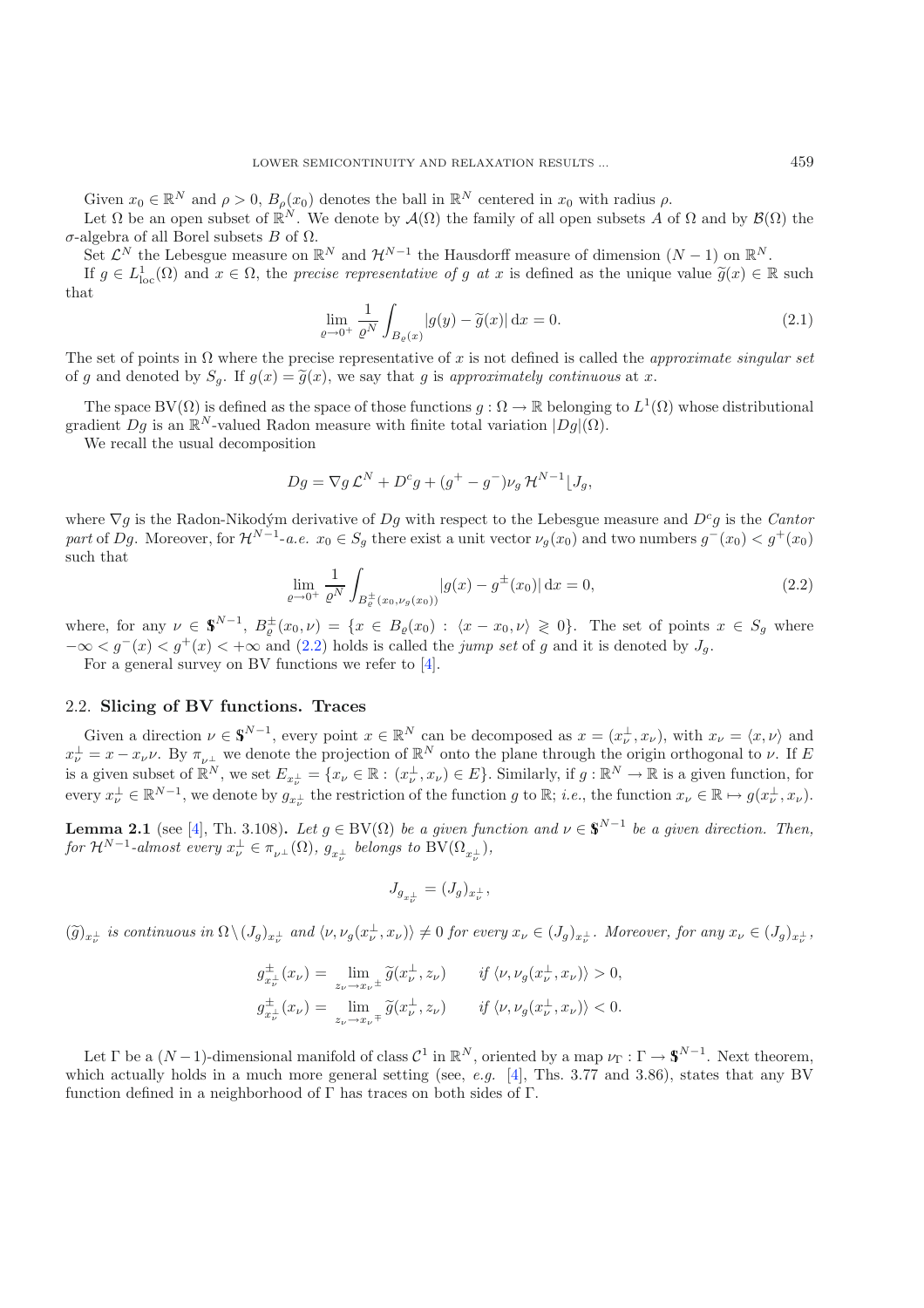**Theorem 2.2.** Let  $\Omega$  be an open set and  $\Gamma \subset \Omega$  a  $\mathcal{C}^1$  manifold oriented by  $\nu_{\Gamma}$ . Then, if  $g \in BV(\Omega)$ , there exist  $g_{\Gamma}^{\pm} \in L^1(\Gamma, \mathcal{H}^{N-1})$  *such that, for*  $\mathcal{H}^{N-1}$ *-a.e.*  $x_0 \in \Gamma$ *,* 

$$
\lim_{\varrho \to 0^+} \frac{1}{\varrho^N} \int_{B_{\varrho}^{\pm}(x_0, \nu_{\Gamma}(x_0))} |g(x) - g_{\Gamma}^{\pm}(x_0)| \, \mathrm{d}x = 0. \tag{2.3}
$$

**Remark 2.3.** Notice that, since  $g_{\Gamma}^{\pm} \in L^1(\Gamma, \mathcal{H}^{N-1})$ , then  $\mathcal{H}^{N-1}$ -*a.e.*  $x_0 \in \Gamma$  is a Lebesgue point for  $g_{\Gamma}^{\pm}$ .<br>Therefore for such a point we have Therefore, for such a point we have

<span id="page-4-3"></span>
$$
\lim_{\varrho \to 0} \frac{1}{\varrho^{N-1}} \int_{\Gamma \cap B_{\varrho}(x_0)} |g_{\Gamma}^{\pm}(x) - g_{\Gamma}^{\pm}(x_0)| \, d\mathcal{H}^{N-1}(x) = 0. \tag{2.4}
$$

<span id="page-4-4"></span>**Remark 2.4.** Notice that from definition [\(2.1\)](#page-3-1) and Theorem [2.2](#page-3-2) it follows immediately that  $g_{\Gamma}^{\pm}(x) = \tilde{g}(x)$  for  $\mathcal{H}^{N-1}$ -ge  $x \in \Gamma \setminus J$ . Moreover, since  $\nu_{\Gamma}(x) = \pm \nu_{\Gamma}(x)$  for  $\mathcal{H}^{N-1}$ -ge  $x \in \Gamma \cap J$  (s for  $\mathcal{H}^{N-1}$ -*a.e.*  $x \in \Gamma \setminus J_g$ . Moreover, since  $\nu_{\Gamma}(x) = \pm \nu_g(x)$  for  $\mathcal{H}^{N-1}$ -*a.e.*  $x \in \Gamma \cap J_g$  (see [\[4\]](#page-21-16), Th. 3.78 and<br>Bom 2.87), from (2.2) and (2.3) we have  $a^{\pm}(x) = a^{\pm}(x)$  for  $\mathcal{H}^{N-1}$ , *a.e.*  $x \$ Rem. 2.87), from [\(2.2\)](#page-3-0) and [\(2.3\)](#page-4-1) we have  $g_{\Gamma}^{\pm}(x) = g^{\pm}(x)$  for  $\mathcal{H}^{N-1}$ -*a.e.*  $x \in \Gamma \cap J_g$  such that  $\nu_{\Gamma}(x) = \nu_g(x)$  and  $g^{\pm}(x) = \sigma^{\pm}(g)$  if  $\nu_{\Gamma}(x) = \nu_g(x)$  $g_{\Gamma}^{\pm}(x) = g^{\mp}(x)$  if  $\nu_{\Gamma}(x) = -\nu_g(x)$ .<br>Let us assume that the manifold

Let us assume that the manifold  $\Gamma$  splits  $\Omega$  in two disjoint open subsets  $\Omega^{\pm}$  and, just to fix the ideas, that  $\nu_{\Gamma}$  points toward  $\Omega^{+}$ . Then, for every point  $x_0 \in \Gamma$  for which  $(2.3)$  holds, we have (see [\[4\]](#page-21-16), Rem. 3.85):

$$
\lim_{\varrho \to 0^+} \frac{1}{\varrho^N} \int_{\Omega^\pm \cap B_{\varrho}(x_0)} |g(x) - g_\Gamma^\pm(x_0)| \, \mathrm{d}x = 0. \tag{2.5}
$$

#### <span id="page-4-0"></span>2.3. **Capacity**

Given an open set  $A \subset \mathbb{R}^N$ , the 1*-capacity* of A is defined by setting

$$
C_1(A) := \inf \left\{ \int_{\mathbb{R}^N} |D\varphi| \, \mathrm{d}x \; : \; \varphi \in W^{1,1}(\mathbb{R}^N), \quad \varphi \ge 1 \quad \mathcal{L}^N \text{-} a.e. \text{ on } A \right\}
$$

Then, the 1-capacity of an arbitrary set  $B \subset \mathbb{R}^N$  is given by

$$
C_1(B) := \inf \{ C_1(A) : A \supseteq B, U \text{ open} \}.
$$

It is well known that capacities and Hausdorff measure are closely related. In particular, we have that for every Borel set  $B \subset \mathbb{R}^N$ 

$$
C_1(B) = 0 \qquad \Longleftrightarrow \qquad \mathcal{H}^{N-1}(B) = 0.
$$

**Definition 2.5.** Let  $B \subset \mathbb{R}^N$  be a Borel set with  $C_1(B) < +\infty$ . Given  $\varepsilon > 0$ , we call *capacitary*  $\varepsilon$ -quasi-potential<br>(or simply *canacitary* quasi-potential) of  $B$  a function  $\varphi \in W^{1,1}(\mathbb{R}^N)$  such that (or simply *capacitary quasi-potential*) of B a function  $\varphi_{\varepsilon} \in W^{1,1}(\mathbb{R}^N)$ , such that  $0 \leq \widetilde{\varphi}_{\varepsilon} \leq 1$   $\mathcal{H}^{N-1}$ -*a.e.* in  $\mathbb{R}^N$ ,  $\widetilde{\varphi}_{\varepsilon} = 1$   $\mathcal{H}^{N-1}$ -*a.e.* in B and

$$
\int_{\mathbb{R}^N} |D\varphi_{\varepsilon}| \,dx \leq C_1(B) + \varepsilon.
$$

We recall that a function  $g : \mathbb{R}^N \to \mathbb{R}$  is said  $C_1$ -quasi continuous if for every  $\varepsilon > 0$  there exists an open set A, with  $C_1(A) < \varepsilon$ , such that  $g|_{A^c}$  is continuous on  $A^c$ ;  $C_1$ -quasi lower semicontinuous and  $C_1$ -quasi upper semicontinuous functions are defined similarly.

It is well known that if g is a  $W^{1,1}$ -function, then its precise representative  $\tilde{g}$  is  $C_1$ -quasi continuous (see [\[18\]](#page-21-17), Sects. 9 and 10). Moreover, to every BV-function g, it is possible to associate a  $C_1$ -quasi lower semicontinuous and a  $C_1$ -quasi upper semicontinuous representative, as stated by the following theorem (see [\[9\]](#page-21-18), Th. 2.5).

<span id="page-4-5"></span>**Theorem 2.6.** For every function  $g \in BV(\Omega)$ , the approximate upper limit  $g^+$  and the approximate lower *limit*  $g<sup>−</sup>$  *are*  $C<sub>1</sub>$ *-quasi upper semicontinuous and*  $C<sub>1</sub>$ *-quasi lower semicontinuous, respectively.* 

<span id="page-4-2"></span><span id="page-4-1"></span>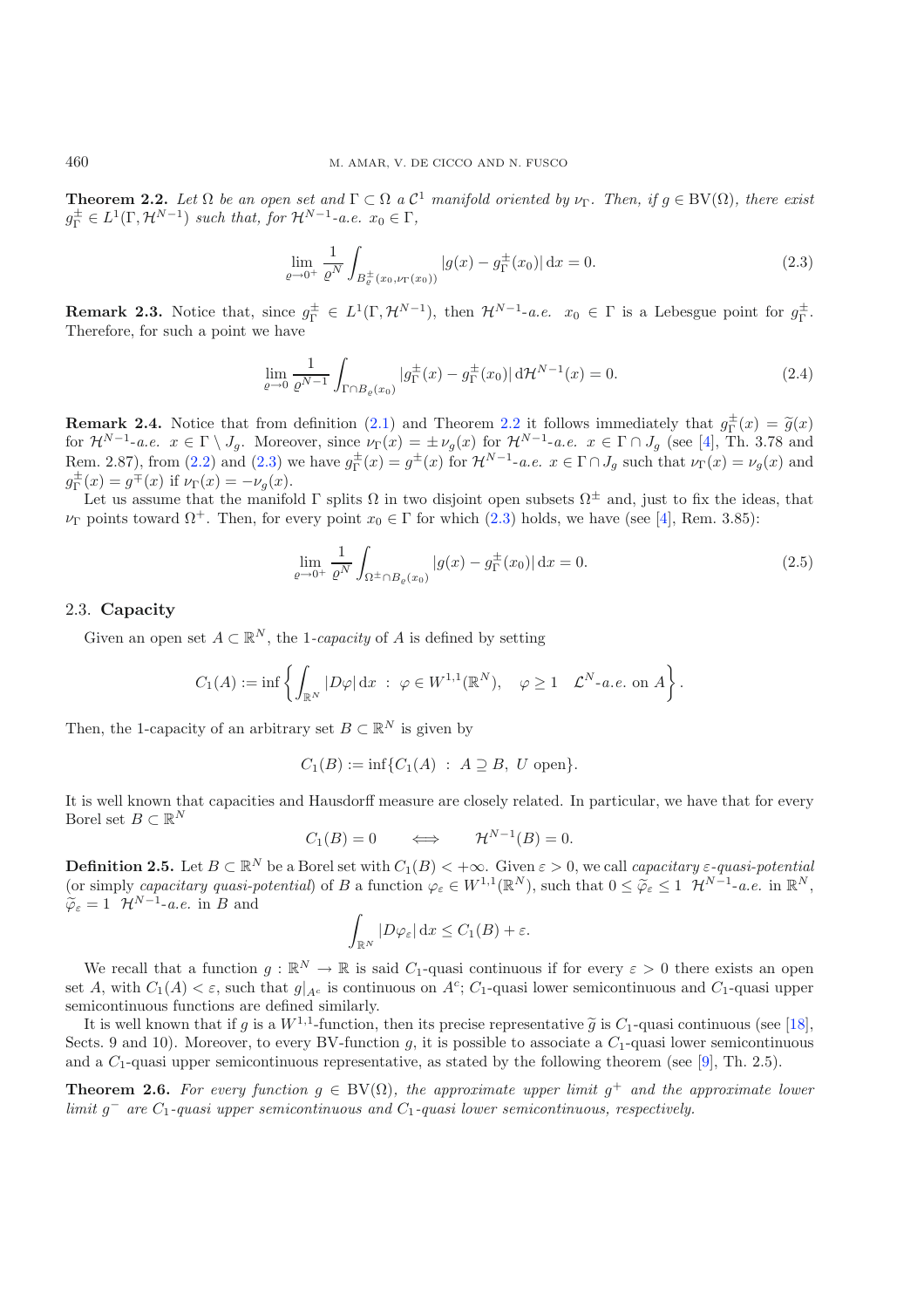In particular, if B is a Borel subset of  $\mathbb{R}^N$  with finite perimeter, then  $\chi_B^-$  is  $C_1$ -quasi lower semicontinuous  $\chi_A^+$  is  $C_1$  quasi upper semicontinuous and  $\chi_B^{\dagger}$  is  $C_1$ -quasi upper semicontinuous.<br>Finally we recall the following approxim

Finally we recall the following approximation result, due to Dal Maso (see [\[11](#page-21-10)], Lem. 1.5 and Sect. 6).

<span id="page-5-3"></span>**Lemma 2.7.** *Let*  $g : \mathbb{R}^N \to [0, +\infty)$  *be a*  $C_1$ *-quasi lower semicontinuous function. Then there exists an* increasing sequence of nonnegative functions  $I_{a,b} \subset W^{1,1}(\mathbb{R}^N)$  such that, for every  $b \in \mathbb{N}$ , as *increasing sequence of nonnegative functions*  $\{g_h\} \subseteq W^{1,1}(\mathbb{R}^N)$  *such that, for every*  $h \in \mathbb{N}$ ,  $g_h$  *is approximately*<br>*continuous*  $\mathcal{H}^{N-1}$ -glanget everywhere in  $\mathbb{R}^N$  and  $g_1(x) \to g(x)$  when  $h \to +\$ *continuous*  $\mathcal{H}^{N-1}$ *-almost everywhere in*  $\mathbb{R}^N$  *and*  $g_h(x) \to g(x)$ *, when*  $h \to +\infty$ *, for*  $\mathcal{H}^{N-1}$ *-almost every*  $x \in \mathbb{R}^N$ *.* 

## 2.4. **Demicoercive functions**

**Definition 2.8.** We say that a function  $g : \mathbb{R}^N \to [0, +\infty)$  is *demicoercive* if there exist a vector  $v \in \mathbb{R}^N$  and two constants  $a > 0$ ,  $b > 0$  such that

$$
a|\xi| \le g(\xi) + \langle v, \xi \rangle + b \quad \text{for all } \xi \in \mathbb{R}^N.
$$

It is not difficult to check that coercive or strictly convex functions are demicoercive. Moreover, if  $g$  satisfies

$$
\lim_{|\xi| \to +\infty} g(\xi) = +\infty,
$$

then it is demicoercive, too.

<span id="page-5-2"></span>For other properties of demicoercive functions see [\[5](#page-21-19)[,24](#page-21-20)[,26\]](#page-21-6).

#### 2.5. **The integrand** *f* **and its recession function**

Let  $f : \Omega \times \mathbb{R} \times \mathbb{R}^N \to [0, +\infty)$  be a Borel function. If f is convex with respect to the last variable, the session function of f is defined for all  $(x, s, \xi) \in \Omega \times \mathbb{R} \times \mathbb{R}^N$  by setting *recession function* of f is defined for all  $(x, s, \xi) \in \Omega \times \mathbb{R} \times \mathbb{R}^N$  by setting

$$
f^{\infty}(x, s, \xi) = \lim_{t \to +\infty} \frac{f(x, s, t\xi)}{t} = \sup_{t > 0} \frac{f(x, s, t\xi) - f(x, s, 0)}{t}.
$$

<span id="page-5-1"></span>Notice that, since the function  $t \mapsto \frac{f(x,s,t\xi)-f(x,s,0)}{t}$  is increasing, the above limit always exists. Moreover it is<br>easily checked that  $f^{\infty}$  is a Borel function positively 1-homogeneous and convex in the last varia easily checked that  $f^{\infty}$  is a Borel function, positively 1-homogeneous and convex in the last variable, and that

$$
\frac{f(x,s,t\xi)}{t} \le f^{\infty}(x,s,\xi) + \frac{f(x,s,0)}{t} \qquad \text{for all } t > 0.
$$
 (2.6)

<span id="page-5-0"></span>In the sequel, we shall often assume that the Borel function f satisfies the following conditions

$$
f(x, s, \cdot) \qquad \text{is convex for every } (x, s) \in \Omega \times \mathbb{R} \, ; \tag{2.7}
$$

$$
0 \le f(x, s, \xi) \le \Lambda(1 + |\xi|) \qquad \text{for every } (x, s, \xi) \in \Omega \times \mathbb{R} \times \mathbb{R}^N, \tag{2.8}
$$

for some positive constant  $\Lambda$ . Note that [\(2.7\)](#page-5-0) and [\(2.8\)](#page-5-0) imply that f is Lipschitz continuous in the last variable, uniformly with respect to  $(x, s) \in \Omega \times \mathbb{R}$ . Moreover, from these assumptions, it follows that

$$
0 \le f^{\infty}(x, s, \xi) \le \Lambda |\xi| \quad \text{for every } (x, s, \xi) \in \Omega \times \mathbb{R} \times \mathbb{R}^N. \tag{2.9}
$$

Finally, since  $f^{\infty}$  is convex with respect to  $\xi$ , by [\(2.9\)](#page-5-1) it follows that  $f^{\infty}$  is Lipschitz continuous in the last variable, uniformly with respect to  $(x, s) \in \Omega \times \mathbb{R}^N$ .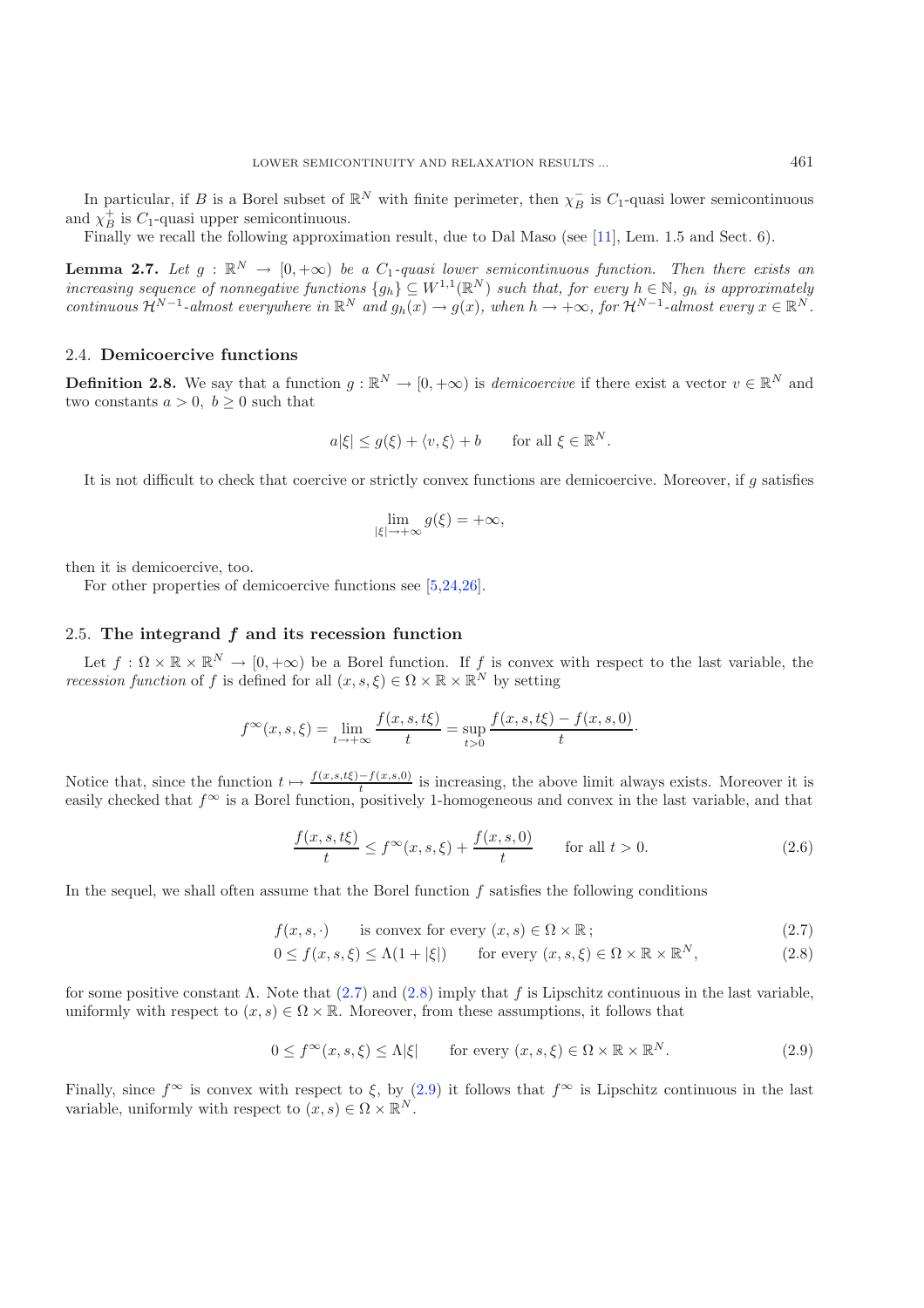## 2.6. **Setting of the problem and preliminary results**

For every  $A \in \mathcal{A}(\Omega)$  and every  $u \in BV(\Omega)$ , we set

$$
F(u, A) = \begin{cases} \int_{A} f(x, u, \nabla u) dx & \text{if } u \in W^{1,1}(\Omega) \\ +\infty & \text{if } u \in BV(\Omega) \setminus W^{1,1}(\Omega). \end{cases}
$$
 (2.10)

<span id="page-6-0"></span>Our aim is to prove an integral representation theorem for the relaxation  $\overline{F}$  of F, with respect to the  $L^1$ -topology, which is defined as the the greatest  $L^1$ -lower semicontinuous functional less than or equal to F. Namely, for every  $A \in \mathcal{A}(\Omega)$ ,

$$
\overline{F}(u, A) := \inf \left\{ \liminf_{n \to +\infty} F(u_n, A) : u_n \in W^{1,1}(\Omega), u_n \to u \text{ in } L^1(\Omega) \right\}.
$$

For the properties of the relaxation we refer to  $[8,12,16,17]$  $[8,12,16,17]$  $[8,12,16,17]$  $[8,12,16,17]$  $[8,12,16,17]$ .

For every  $A \in \mathcal{A}(\Omega)$ , let us define the functional  $\mathcal{F}_f(\cdot, A): BV(\Omega) \to [0, +\infty)$  by setting

$$
\mathcal{F}_f(u, A) = \int_A f(x, u, \nabla u) dx + \int_A f^{\infty}\left(x, \tilde{u}, \frac{D^c u}{|D^c u|}\right) d|D^c u| + \int_{J_u \cap A} d\mathcal{H}^{N-1} \int_{u^-(x)}^{u^+(x)} f^{\infty}(x, s, \nu_u) ds. \tag{2.11}
$$

<span id="page-6-1"></span>We shall often drop the subscript f (if no confusion arises) and write  $\mathcal{F}(u)$  in place of  $\mathcal{F}_f(u,\Omega)$ .

<span id="page-6-3"></span>The following two lower semicontinuity results will be useful in the sequel. The first one is an appropriate version of Theorem 1.1 in [\[14\]](#page-21-8).

**Theorem 2.9.** *Let*  $f : \Omega \times \mathbb{R} \times \mathbb{R}^N \to [0, +\infty)$  *be a locally bounded Borel function, continuous with respect to* s *and convex in* ξ*, satisfying the following assumptions:*

$$
f(\cdot, s, \xi) \in W^{1,1}(\Omega)
$$
 for all  $(s, \xi) \in \mathbb{R} \times \mathbb{R}^N$ ;

*there exists a Borel set*  $N_0 \subset \Omega$ *, with*  $\mathcal{H}^{N-1}(N_0)=0$ *, such that* 

$$
f(\cdot, s, \xi) \text{ is approximately continuous in } \Omega \setminus N_0 \text{ for all } (s, \xi) \in \mathbb{R} \times \mathbb{R}^N; \tag{2.12}
$$

*for every bounded set*  $B \subset \mathbb{R} \times \mathbb{R}^N$  *there exists*  $L(B) > 0$  *such that* 

$$
\int_{\Omega} |\nabla_x f(x, s, \xi)| dx < L(B) \quad \text{for all } (s, \xi) \in B.
$$

*Then, the functional*  $\mathcal{F}_f(\cdot, \Omega)$  *defined in* [\(2.11\)](#page-6-0) *is*  $L^1$ -*lower semicontinuous in* BV( $\Omega$ )*.* 

**Remark 2.10.** Notice that assumption  $(2.12)$  may seem redundant, since every  $W^{1,1}$ -function admits a  $\mathcal{H}^{N-1}$ -*a.e.* approximately continuous representative. Moreover, the functional in [\(2.10\)](#page-6-2) is clearly not affected by the choice of the representative. However, the functional [\(2.11\)](#page-6-0) does depend on the particular representative chosen and it could be not lower semicontinuous for a different choice of it.

<span id="page-6-4"></span>Notice that if  $f, g_k : \mathbb{R}^N \to [0, +\infty)$  are convex functions such that  $f = \sup_k g_k$ , then from  $(2.6)$  we easily get that  $f^{\infty}(\xi) = \sup_k g^{\infty}_k(\xi)$  for all  $\xi$ . This observation, combined with the argument used in the proof of<br>Theorem 1.1 in [22] vields easily next result, which states that if f is the supremum of a sequence of non Theorem 1.1 in [\[22\]](#page-21-5) yields easily next result, which states that if f is the supremum of a sequence of nonnegative integrands  $g_k$  such that  $\mathcal{F}_{g_k}$  is  $L^1$ -lower semicontinuous, then also  $\mathcal{F}_f$  is lower semicontinuous.

<span id="page-6-2"></span>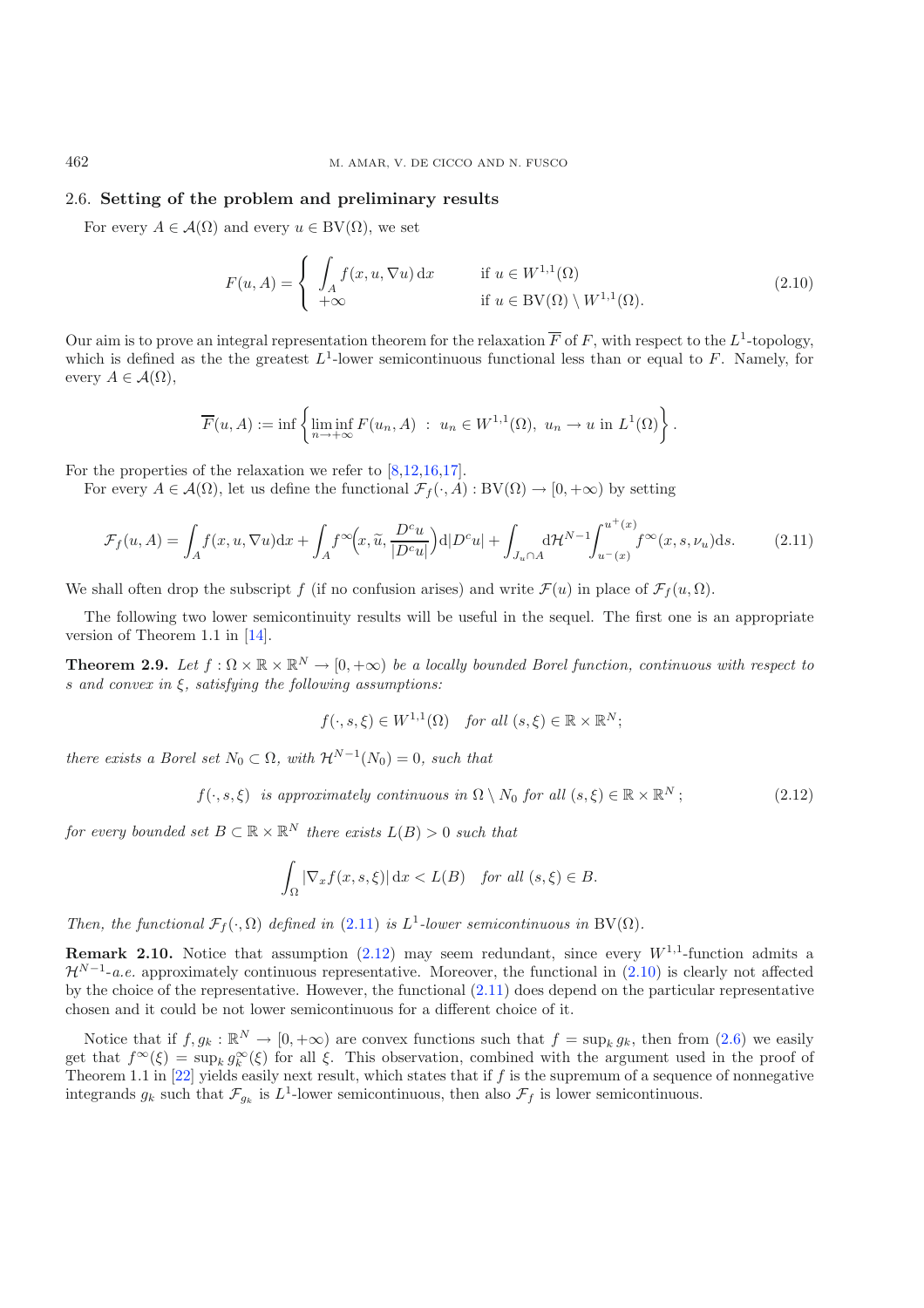**Lemma 2.11.** *Let*  $f, g_k : \Omega \times \mathbb{R} \times \mathbb{R}^N \to [0, +\infty)$ ,  $k \in \mathbb{N}$ , be Borel functions, convex in the last variable and *such that*

$$
f(x, s, \xi) = \sup_{k \in \mathbb{N}} g_k(x, s, \xi) \quad \text{for all } (x, s, \xi) \in (\Omega \setminus N_0) \times \mathbb{R} \times \mathbb{R}^N,
$$

*where*  $N_0 \subset \Omega$  *is a Borel set with*  $\mathcal{H}^{N-1}(N_0) = 0$ *. If the functionals*  $\mathcal{F}_{q_k}(\cdot, \Omega)$  *are*  $L^1$ -*lower semicontinuous in* BV(Ω)*, then*  $\mathcal{F}_f(\cdot, \Omega)$  *is*  $L^1$ *-lower semicontinuous in* BV(Ω)*, too.* 

#### 3. The lower semicontinuity results

In this section we prove two lower semicontinuity theorems under very weak differentiability assumptions on f with respect to the spatial variable x. To this aim, we need some approximation result of such an integrand with more regular functions.

First, we consider the special case of integrands which are split as a product of a BV function in  $x$  times a function depending on  $(s, \xi)$ . In this case, the lower semicontinuity result is a simple consequence of the approximation Lemma [2.7.](#page-5-3) For the general case, we need to establish a suitable approximation result (see Lem. [3.3](#page-7-1) below), which is very much in the spirit of the approximation result proved in [\[23\]](#page-21-7).

### 3.1. **The case of separated variables**

Next result is immediately obtained from Lemma [2.7](#page-5-3) and Theorem [2.9,](#page-6-3) *via* Lemma [2.11.](#page-6-4)

<span id="page-7-0"></span>**Theorem 3.1.** *Let*  $a : \Omega \to [0, +\infty)$  *be a locally bounded*  $C_1$ *-quasi lower semicontinuous function. Let*  $p$ :  $\mathbb{R} \times \mathbb{R}^N \to [0, +\infty)$  be a continuous function, convex with respect to the last variable. Then, the functional

$$
\mathcal{F}(u) = \int_{\Omega} a(x) p(u, \nabla u) dx + \int_{\Omega} a(x) p^{\infty} \left( \tilde{u}, \frac{D^c u}{D^c u} \right) |D^c u| + \int_{J_u \cap \Omega} a(x) d\mathcal{H}^{N-1} \int_{u^-(x)}^{u^+(x)} p^{\infty}(s, \nu_u) ds
$$

*is*  $L^1$ -lower semicontinuous on  $BV(\Omega)$ .

#### <span id="page-7-5"></span>3.2. **The general case**

<span id="page-7-4"></span><span id="page-7-2"></span>We start with a variant of Lemma 9.2 of [\[19](#page-21-4)] which can be proved with exactly the same argument. Therefore, we omit its simple proof.

<span id="page-7-3"></span>**Lemma 3.2.** *Let* X *be a*  $\sigma$ -compact metric space and G a family of lower semicontinuous functions  $g: X \to \mathbb{R}$ . *Then, there exist a finite or countable subset*  $G' \subset G$  *such that* 

$$
\sup_{g \in \mathcal{G}'} g(x) = \sup_{g \in \mathcal{G}} g(x) \quad \text{for all } x \in X.
$$

<span id="page-7-1"></span>Next result is essentially contained in [\[23](#page-21-7)], Lemma 8 (c). However, we give here the proof for the sake of completeness.

**Lemma 3.3.** Let X be a  $\sigma$ -compact subset of  $\mathbb{R}^d$  and  $f: X \times \mathbb{R}^N \to [0, +\infty)$  a function such that  $f(z, \cdot)$  is *convex for all*  $z \in X$ *. Let us assume also that for all*  $z_0 \in X$  *and*  $\varepsilon > 0$ *, there exists*  $\delta > 0$  *such that* 

$$
f(z_0,\xi) \le f(z,\xi) + \varepsilon (1 + f(z,\xi)) \qquad \text{for all } (z,\xi) \in X \times \mathbb{R}^N \text{ such that } |z - z_0| < \delta. \tag{3.1}
$$

*Then, there exist*  $\{a_k\} \subset C_0^{\infty}(\mathbb{R}^d)$  *and*  $\{\psi_k\} \subset C^{\infty}(\mathbb{R}^N)$  *such that, for all*  $k \in \mathbb{N}$ ,  $0 \le a_k \le 1$ ,  $\psi_k$  *is a convex function sotisfying function satisfying*

$$
0 \le \psi_k(\xi) \le \Lambda_k(1+|\xi|) \qquad \text{for all } \xi \in \mathbb{R}^N,
$$
\n(3.2)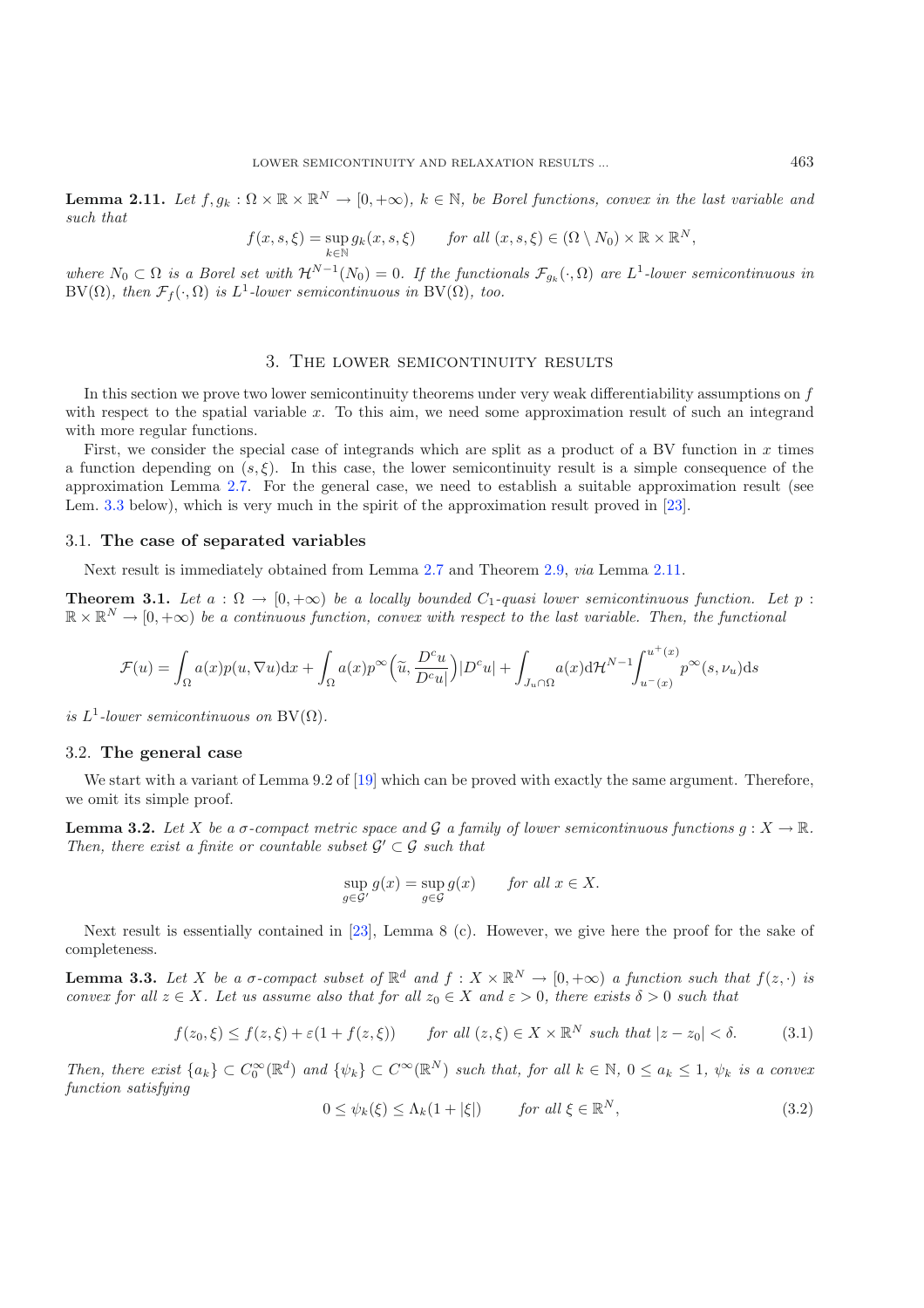*for some*  $\Lambda_k > 0$ *, and* 

$$
f(z,\xi) = \sup_{k \in \mathbb{N}} a_k(z) \psi_k(\xi) \quad \text{for all } (z,\xi) \in X \times \mathbb{R}^N.
$$

*Proof.* We start by noticing that if  $X = \mathbb{R}^d$  and f, in addition to our assumptions, is also lower semicontinuous in  $(z, \xi)$ , then the assertion follows from [\[23\]](#page-21-7), Lemma 8 (c). Thus, our task is to show that we may always reduce to this case.

To this aim, let us set  $h = f + 1$  and notice that from [\(3.1\)](#page-7-2) it follows easily that

for all 
$$
z_0 \in X
$$
 and  $\varepsilon > 0$  there exists  $\delta > 0$  such that  
\n
$$
(1 - \varepsilon)h(z_0, \xi) \le h(z, \xi) \quad \text{for all } (z, \xi) \in X \times \mathbb{R}^N \text{ such that } |z - z_0| < \delta.
$$
\n(3.3)

<span id="page-8-2"></span>Then, we argue as in the proof of Proposition 9.3 in [\[19](#page-21-4)]. Let us denote by  $\mathcal G$  the family of all continuous functions  $g: \mathbb{R}^d \times \mathbb{R}^N \to [0, +\infty)$ , convex with respect to the last variable, and satisfying the following conditions:

- (i)  $g(z,\xi) \leq h(z,\xi)$  for all  $(z,\xi) \in X \times \mathbb{R}^N$ ;
- (ii) g satisfies [\(3.3\)](#page-8-1) in  $\mathbb{R}^d \times \mathbb{R}^N$ ;
- (iii)  $0 \le g(z,\xi) \le \Lambda(1+|\xi|)$  for all  $(z,\xi) \in \mathbb{R}^d \times \mathbb{R}^N$ , for some  $\Lambda > 0$ .

Let us now fix  $z_0 \in X$ ,  $\varepsilon > 0$ , and let  $\delta > 0$  be such that  $(3.3)$  holds. Then, we choose  $a \in C_0^1(B_\delta(z_0))$  such that  $0 \le a \le 1$ ,  $g(z_0) = 1$ , and take a sequence of convex functions  $\psi \in \mathbb{R}^n \to [0, +\infty)$  satisfyin  $0 \le a \le 1$ ,  $a(z_0) = 1$ , and take a sequence of convex functions  $\psi_j : \mathbb{R}^n \to [0, +\infty)$  satisfying  $(3.2)$  and such that  $\sup_j \psi_j = h(z_0, \cdot)$ . Clearly, the functions  $g_j(z, \xi) = (1 - \varepsilon)a(z)\psi_j(\xi)$  satisfy (i), (ii), (iii), and, by construction,  $\sup_j g_j(z_0,\xi)=(1-\varepsilon)h(z_0,\xi)$  for all  $\xi \in \mathbb{R}^N$ . Therefore, we may conclude that

$$
\sup_{g \in \mathcal{G}} g(z,\xi) \ge h(z,\xi) \qquad \text{for all } (z,\xi) \in X \times \mathbb{R}^N. \tag{3.4}
$$

Since the opposite inequality follows immediately from  $(i)$ , we get that in  $(3.4)$  the equality holds. Thus, using Lemma [3.2](#page-7-4) we may conclude that there exists a sequence  $\{g_n\} \subset \mathcal{G}$  such that

$$
\sup_{n \in \mathbb{N}} g_n(z, \xi) = h(z, \xi) \quad \text{for all } (z, \xi) \in X \times \mathbb{R}^N.
$$

Setting now  $f_n = \max\{g_n - 1, 0\}$ , the functions  $f_n$  are continuous in  $\mathbb{R}^d \times \mathbb{R}^N$ , convex in the last variable and satisfy (iii) for suitable positive constants  $\Lambda_n$ . Moreover it can be easily checked that each function  $f_n$ satisfy [\(3.1\)](#page-7-2) in  $\mathbb{R}^d \times \mathbb{R}^N$  and, by construction,

$$
\sup_{n \in \mathbb{N}} f_n(z, \xi) = f(z, \xi) \quad \text{for all } (z, \xi) \in X \times \mathbb{R}^N.
$$

The assertion then follows immediately by applying the approximation result stated in Lemma 8 (c) in [\[23\]](#page-21-7) to each function  $f_n$ .

Next theorem is the main  $L^1$ -lower semicontinuity result of the paper. It is established without any hypothesis of coercivity or continuity with respect to x. More precisely, we assume only a  $C_1$ -quasi lower semicontinuity with respect to the spatial variable, with a suitable uniformity condition (see  $(3.5)$  below). On the other hand, we have to impose the growth assumption  $(2.8)$  which may appear not natural in the context of the lower semicontinuity. Notice however that this is not a big issue in view of the application of Theorem [3.4](#page-8-0) to BV-relaxation.

<span id="page-8-0"></span>**Theorem 3.4.** *Let*  $f : \Omega \times \mathbb{R} \times \mathbb{R}^N \to [0, +\infty)$  *be a Borel function such that*  $f(x, s, \cdot)$  *is convex for every*  $(x, s) \in \Omega \times \mathbb{R}$  and  $f(x, \cdot, \xi)$  is continuous for every  $(x, \xi) \in \Omega \times \mathbb{R}^N$ , satisfying  $(2.8)$ . Moreover, assume that

<span id="page-8-1"></span>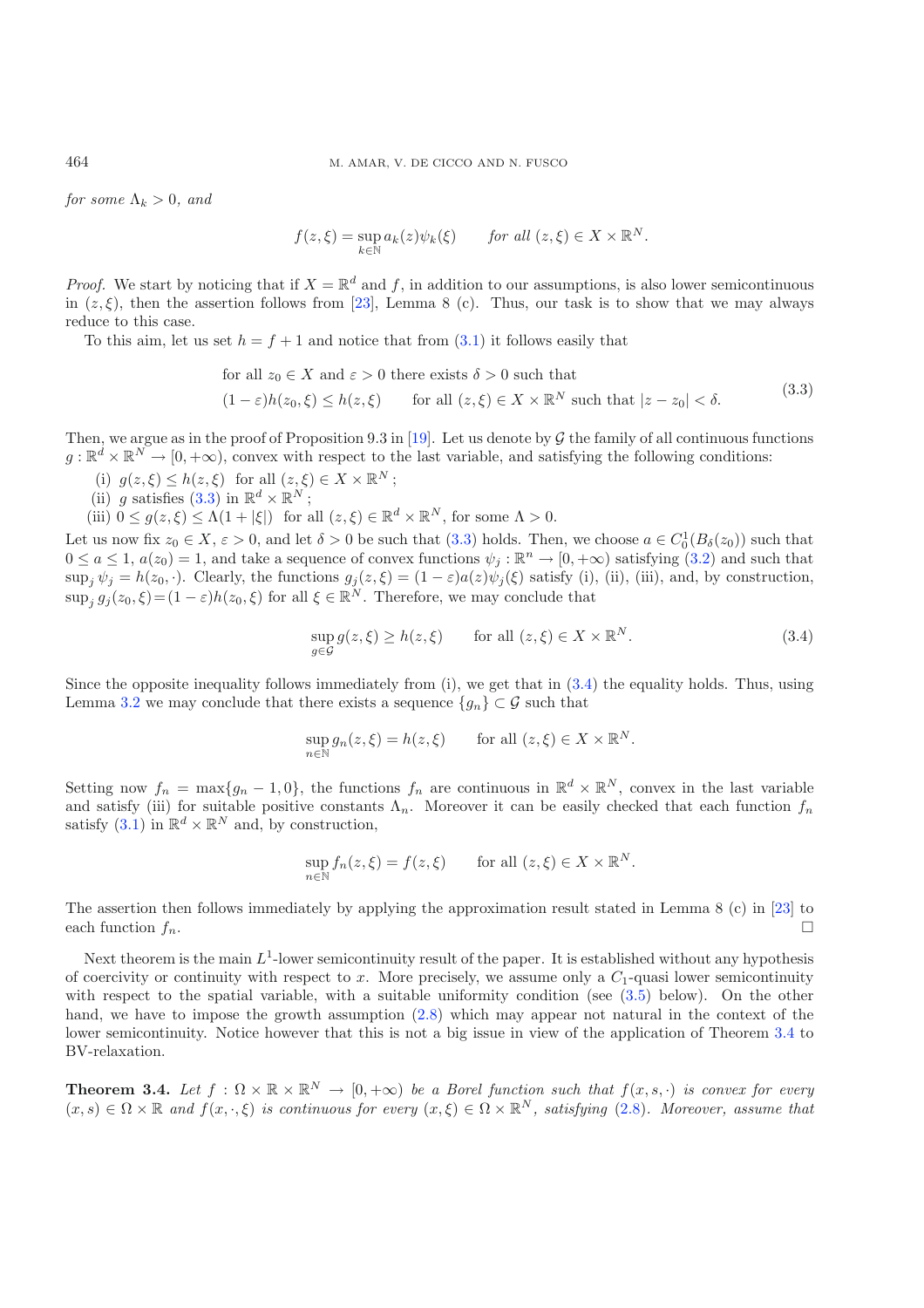<span id="page-9-4"></span><span id="page-9-0"></span>*for any*  $h \in \mathbb{N}$  *there exists an open set*  $A_h \subset \Omega$ *, with*  $C_1(A_h) < 1/h$ *, such that for every*  $(x_0, s_0) \in (\Omega \setminus A_h) \times \mathbb{R}$ *and every*  $\varepsilon > 0$ *, there exists*  $\delta > 0$  *such that* 

$$
f(x_0, s_0, \xi) \le f(x, s, \xi) + \varepsilon (1 + f(x, s, \xi))
$$
\n(3.5)

<span id="page-9-2"></span>*for all*  $(x, s, \xi) \in (\Omega \setminus A_h) \times \mathbb{R} \times \mathbb{R}^N$  *such that*  $|x - x_0| + |s - s_0| < \delta$ . Then, the functional  $\mathcal{F}: BV(\Omega) \to [0, +\infty)$ *defined in* [\(2.11\)](#page-6-0) *is*  $L^1$ -*lower semicontinuous on* BV( $\Omega$ ).

*Proof.* Without loss of generality, we may assume that the sequence  $\{A_h\}$  is such that  $A_{h+1} \subset A_h$  for all  $h \in \mathbb{N}$ . Therefore, setting  $A = \bigcap_h A_h$ , we have  $C_1(A) = \mathcal{H}^{N-1}(A) = 0$ .

For any h, recalling assumptions [\(3.5\)](#page-9-0) and [\(2.8\)](#page-5-0), we may apply Lemma [3.3](#page-7-1) to the function f, with  $X = \Omega \setminus A_h$ ,<br>is getting for any h a sequence of functions  $a^h \in C^{\infty}(\mathbb{R}^N \times \mathbb{R})$  with  $0 \le a^h \le 1$  and a sequence of thus getting for any h a sequence of functions  $a_k^h \in C_0^{\infty}(\mathbb{R}^N \times \mathbb{R})$ , with  $0 \le a_k^h \le 1$ , and a sequence of convex functions  $a_k^h \in C^{\infty}(\mathbb{R}^N)$  satisfying for all  $k \in \mathbb{N}$ functions  $\psi_k^h \in C^\infty(\mathbb{R}^N)$  satisfying for all  $k \in \mathbb{N}$ 

$$
0 \le \psi_k^h(\xi) \le \Lambda(1 + |\xi|) \qquad \text{for all } \xi \in \mathbb{R}^N,
$$
\n(3.6)

<span id="page-9-3"></span>where  $\Lambda$  is the same constant appearing in  $(2.8)$ , and such that

$$
f(x, s, \xi) = \sup_{k \in \mathbb{N}} a_k^h(x, s) \psi_k^h(\xi) \qquad \text{for all } (x, s, \xi) \in (\Omega \setminus A_h) \times \mathbb{R} \times \mathbb{R}^N. \tag{3.7}
$$

<span id="page-9-1"></span>Now, for every  $h \in \mathbb{N}$ , let  $\varphi_h \in W^{1,1}(\mathbb{R}^N)$  be a capacitary quasi-potential of  $A_h$ . More precisely, let us assume that there exists a Borel set  $N_h \subset \mathbb{R}^N$ , with  $C_1(N_h) = \mathcal{H}^{N-1}(N_h) = 0$ , such that  $0 \leq \tilde{\varphi}_h(x) \leq 1$  for every  $x \in \mathbb{R}^N \setminus N_h$ ,  $\widetilde{\varphi}_h = 1$  on  $A_h \setminus N_h$  and

$$
\int_{\mathbb{R}^N} |\nabla \widetilde{\varphi}_h| \, \mathrm{d}x \le C_1(A_h) + \frac{1}{h} < \frac{2}{h}.
$$

Let us now set, for all  $h, k \in \mathbb{N}$ ,  $\tilde{\alpha}_k^h(x, s) = \max\{a_k^h(x, s) - \tilde{\varphi}_h(x), 0\}$  for all  $(x, s) \in (\Omega \setminus N_h) \times \mathbb{R}$ ,  $\tilde{\alpha}_k^h(x, s) = 0$ , otherwise. We have that otherwise. We have that

$$
0 \le \widetilde{\alpha}_k^h(x,s) \le 1, \quad a_k^h(x,s) \ge \widetilde{\alpha}_k^h(x,s) \ge a_k^h(x,s) - \widetilde{\varphi}_h(x) \quad \text{for all } (x,s) \in (\Omega \setminus N_h) \times \mathbb{R}.\tag{3.8}
$$

Moreover, setting  $N_0 = \bigcup_h N_h$ ,  $C_1(N_0) = \mathcal{H}^{N-1}(N_0) = 0$  and, for every  $h, k \in \mathbb{N}$ , we have that

$$
f(x, s, \xi) \ge \tilde{\alpha}_k^h(x, s)\psi_k^h(\xi) \qquad \text{for all } (x, s, \xi) \in (\Omega \setminus N_0) \times \mathbb{R} \times \mathbb{R}^N. \tag{3.9}
$$

In fact, if  $x \in (\Omega \setminus A_h) \setminus N_0$ , [\(3.9\)](#page-9-1) follows from [\(3.7\)](#page-9-2) and from the fact that  $\tilde{\varphi}_h(x) \geq 0$ , while, if  $x \in A_h \setminus N_0$ , [\(3.9\)](#page-9-1) holds since  $\tilde{\varphi}_h(x) = 1$ , hence  $\tilde{\alpha}_k^h(x, s) = 0$ . Finally, we set for all  $h, k \in \mathbb{N}$ 

$$
g_k^h(x, s, \xi) = \tilde{\alpha}_k^h(x, s)\psi_k^h(\xi), \qquad g_h(x, s, \xi) = \sup_{k \in \mathbb{N}} g_k^h(x, s, \xi), \qquad f_h(x, s, \xi) = \sup_{k \in \mathbb{N}} a_k^h(x, s)\psi_k^h(\xi)
$$

for all  $(x, s, \xi) \in \Omega \times \mathbb{R} \times \mathbb{R}^N$ . Notice that each function  $g_k^h$  satisfies the assumptions of Theorem [2.9.](#page-6-3) Therefore, the functionals  $\mathcal{F}_{k+1}(\cdot, \Omega)$  are all  $L^1$ -lower semicontinuous in  $BV(\Omega)$  hence by Lemma the functionals  $\mathcal{F}_{g_h^h}(\cdot, \Omega)$  are all  $L^1$ -lower semicontinuous in BV( $\Omega$ ), hence by Lemma [2.11](#page-6-4) the same is true for<br>the functionals  $\mathcal{F}_h(\cdot, \Omega)$  for any  $h \in \mathbb{N}$ the functionals  $\mathcal{F}_{g_h}(\cdot, \Omega)$ , for any  $h \in \mathbb{N}$ .

To prove the lower semicontinuity of  $\mathcal{F}_f$ , let us take a sequence  $\{u_j\} \subset BV(\Omega)$  converging in  $L^1(\Omega)$  to  $u \in BV(\Omega)$ . Let us fix  $h \in \mathbb{N}$  and set

$$
\psi_h(\xi) = \sup_{k \in \mathbb{N}} \psi_k^h(\xi) \quad \text{for all } \xi \in \mathbb{R}^N.
$$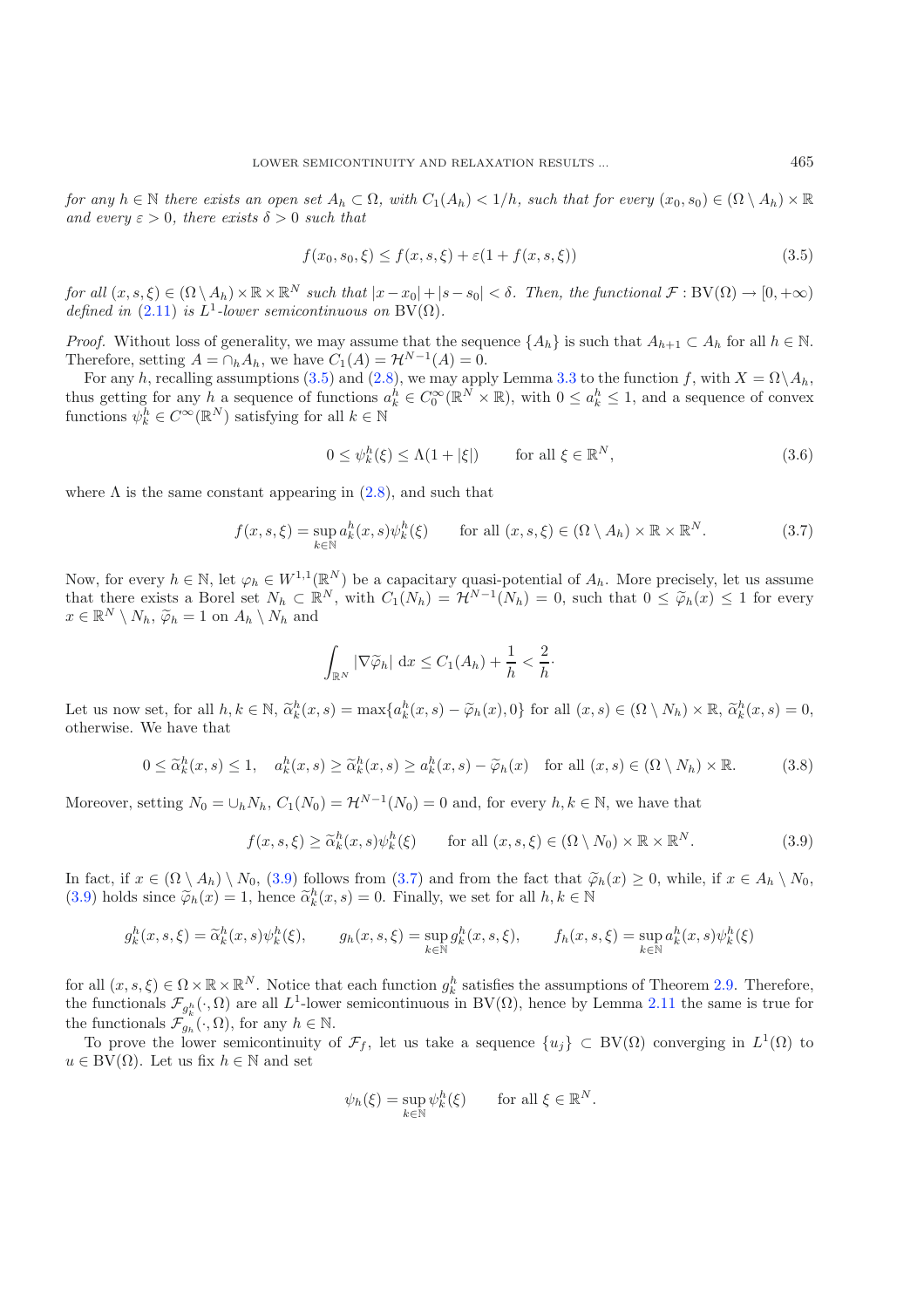<span id="page-10-1"></span>From  $(3.9)$ ,  $(3.8)$  and  $(3.7)$ , we then get that

$$
\liminf_{j \to +\infty} \mathcal{F}_f(u_j, \Omega) \ge \liminf_{j \to +\infty} \mathcal{F}_{g_h}(u_j, \Omega) \ge \mathcal{F}_{g_h}(u, \Omega) \ge \mathcal{F}_{f_h}(u, \Omega) - \int_{\Omega} \widetilde{\varphi}_h \psi_h(\nabla u) \, dx \n- \int_{\Omega} \widetilde{\varphi}_h \psi_h^{\infty} \left( \frac{D^c u}{|D^c u|} \right) d|D^c u| - \int_{J_u \cap \Omega} d\mathcal{H}^{N-1} \int_{u^-(x)}^{u^+(x)} \widetilde{\varphi}_h \psi_h^{\infty}(\nu_u) \, ds \n\ge \mathcal{F}_f(u, \Omega \setminus A_h) - \int_{\Omega} \widetilde{\varphi}_h \psi_h(\nabla u) \, dx - \int_{\Omega} \widetilde{\varphi}_h \psi_h^{\infty} \left( \frac{D^s u}{|D^s u|} \right) d|D^s u|.
$$

Thus, recalling [\(3.6\)](#page-9-4), we obtain

$$
\liminf_{j \to +\infty} \mathcal{F}_f(u_j, \Omega) \ge \mathcal{F}_f(u, \Omega \setminus A_h) - \Lambda \int_{\Omega} \widetilde{\varphi}_h(1 + |\nabla u|) \, \mathrm{d}x - \Lambda \int_{\Omega} \widetilde{\varphi}_h \, \mathrm{d}|D^s u|.
$$
\n(3.10)

<span id="page-10-4"></span>Since  $\widetilde{\varphi}_h \to 0$  in  $W^{1,1}(\mathbb{R}^N)$  as  $h \to \infty$ , we have that, up to a subsequence,  $\widetilde{\varphi}_h(x) \to 0$  for  $\mathcal{H}^{N-1}$ -almost every  $x \in \mathbb{R}^N$  (see Prop. 1.2 in [11]). Therefore, letting  $h \to +\infty$  in (3.10) and  $x \in \mathbb{R}^N$  (see Prop. 1.2 in [\[11\]](#page-21-10)). Therefore, letting  $h \to +\infty$  in [\(3.10\)](#page-10-1) and recalling that  $A_{h+1} \subset A_h$  for all h and that  $\mathcal{H}^{N-1}(\bigcirc, A_1) = 0$  from the dominated convergence theorem we get that that  $\mathcal{H}^{N-1}(\bigcap_h A_h) = 0$ , from the dominated convergence theorem we get that

$$
\liminf_{j \to +\infty} \mathcal{F}_f(u_j, \Omega) \ge \mathcal{F}_f(u, \Omega),
$$

thus proving the assertion.  $\square$ 

<span id="page-10-6"></span>As an application of the previous theorem we are going to prove a fairly general lower semicontinuity result for an integrand f depending only on x and  $\xi$ . To this aim, let us recall the following approximation result proved in [\[24\]](#page-21-20), Theorem 4.

<span id="page-10-5"></span>**Theorem 3.5.** Let  $\Omega$  be an open subset of  $\mathbb{R}^N$ ,  $f : \Omega \times \mathbb{R}^N \to [0, +\infty)$  a function such for every  $x \in \Omega$ ,  $f(x, \cdot)$ <br>is convex and demicoexcive. Let us set, for any  $\xi \in \mathbb{R}^N$ *is convex and demicoercive. Let us set, for any*  $\xi_0 \in \mathbb{R}^N$ ,

$$
(P_{\xi_0}f)(x,\xi) = -1 + \inf_{\lambda > 0} \left\{ \lambda + \lambda f\left(x,\xi_0 + \frac{\xi - \xi_0}{\lambda}\right) \right\} \quad \text{for all } (x,\xi) \in \Omega \times \mathbb{R}^N. \tag{3.11}
$$

*Then, for every*  $x \in \Omega$ ,  $(P_{\xi_0} f)(x, \cdot)$  *is convex and demicoercive and*  $\xi \mapsto 1 + (P_{\xi_0} f)(x, \xi + \xi_0)$  *is a* 1*-positively homogeneous function. Moreover*

$$
f(x,\xi) = \sup_{\xi_0 \in \mathbb{R}^N} (P_{\xi_0} f)(x,\xi) \qquad \text{for all } (x,\xi) \in \Omega \times \mathbb{R}^N. \tag{3.12}
$$

*Furthermore, if* f *is lower semicontinuous in*  $\Omega \times \mathbb{R}^N$ *, then*  $P_{\xi_0} f$  *is lower semicontinuous, too.* 

<span id="page-10-0"></span>**Theorem 3.6.** *Let*  $f : \Omega \times \mathbb{R}^N \to [0, +\infty)$  *be a locally bounded Borel function such that*  $f(x, \cdot)$  *is convex for every*  $x \in \Omega$  *and*  $f(\cdot, \xi)$  *is*  $C_1$ *-quasi lower semicontinuous for every*  $\xi \in \mathbb{R}^N$ *. Moreover, assume that at least one of the following two conditions holds:*

$$
\begin{cases}\nf(x, \cdot) & \text{is positively 1-homogeneous and} \\
f(x, \xi) > 0 \quad \text{for all } (x, \xi) \in (\Omega \setminus N_0) \times (\mathbb{R}^N \setminus \{0\}), \text{ where } \mathcal{H}^{N-1}(N_0) = 0; \\
f \text{ satisfies (2.8) and there exists } \Psi : \mathbb{R}^N \to [0, +\infty), \text{ convex and demicoercive,} \\
\text{such that } \Psi(\xi) \le f(x, \xi) & \text{for all } (x, \xi) \in \Omega \times \mathbb{R}^N.\n\end{cases}\n\tag{3.14}
$$

*Then, the functional*  $\mathcal{F}_f$  *is*  $L^1$ *-lower semicontinuous on*  $BV(\Omega)$ *.* 

<span id="page-10-3"></span><span id="page-10-2"></span>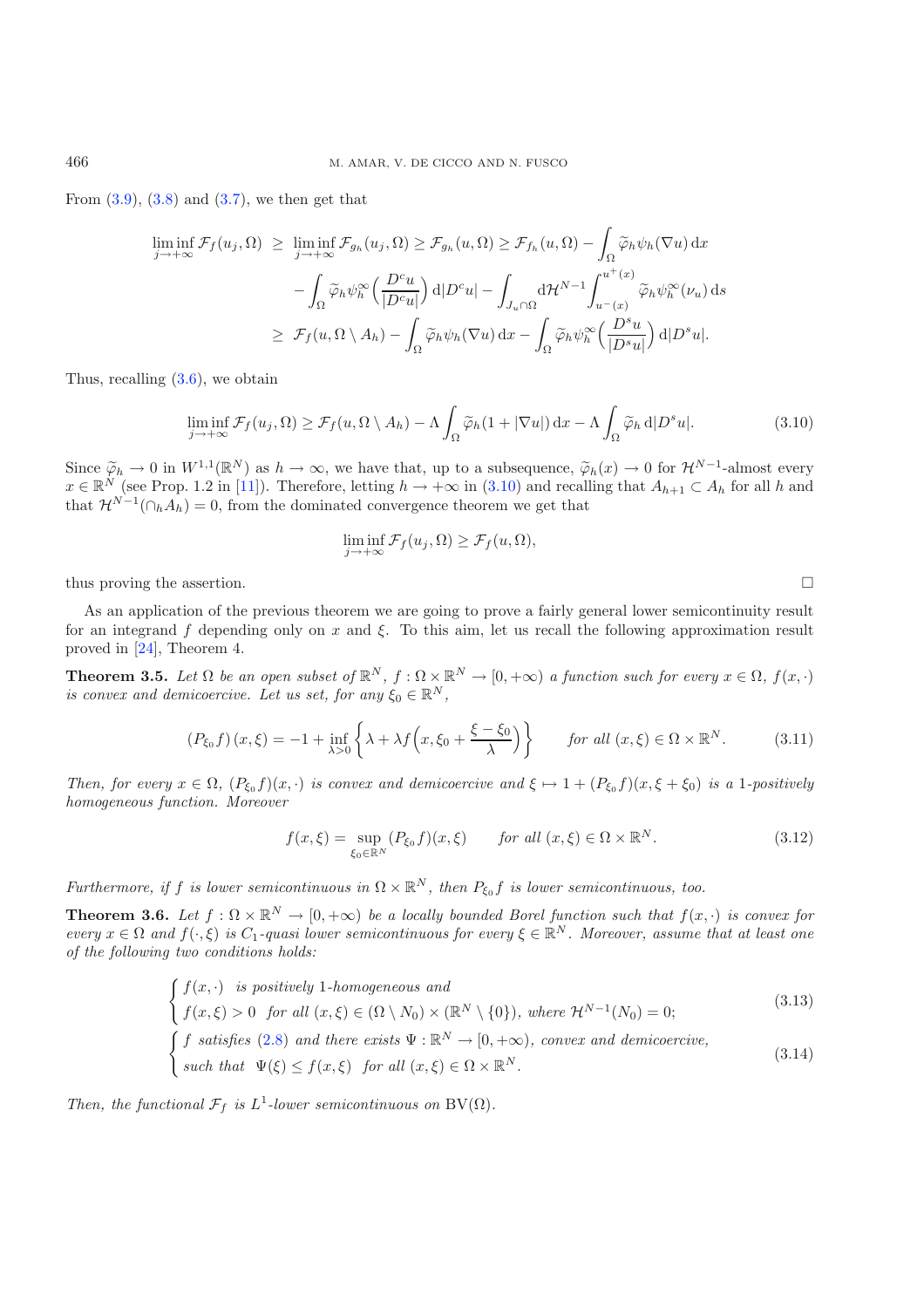<span id="page-11-0"></span>*Proof.*

**Step 1.** Let us prove the assertion under the assumption  $(3.13)$ . To this aim, notice that since f is locally bounded in  $\Omega \times \mathbb{R}^N$  and positively 1-homogeneous with respect to  $\xi$ , for any open set  $\Omega' \subset\subset \Omega$ , there exists a constant  $\Lambda'$  such that

$$
0 \le f(x,\xi) \le \Lambda'|\xi| \qquad \text{for all } (x,\xi) \in \Omega' \times \mathbb{R}^N.
$$

This estimate, together with the convexity of f with respect to  $\xi$  immediately yields that

<span id="page-11-1"></span>
$$
|f(x,\xi_1) - f(x,\xi_2)| \le c\Lambda'|\xi_1 - \xi_2| \qquad \text{for all } (x,\xi_1), (x,\xi_2) \in \Omega' \times \mathbb{R}^N,
$$
 (3.15)

for some constant c depending only on the dimension N. Let us now fix h and a sequence  $\{\xi_i\}$  dense in  $\mathbb{R}^N$ . For all j there exists an open set  $A_{j,h} \subset \Omega$ ,  $A_{j,h} \supset N_0$ , with  $C_1(A_{j,h}) < 1/(h2^j)$ , such that  $f(\cdot,\xi_j)$  is lower semicontinuous in  $\Omega \setminus A_{j,h}$ . Setting  $A_h = \bigcup_j A_{j,h}$ ,  $A_h$  is open,  $C_1(A_h) < 1/h$ , and making use of [\(3.15\)](#page-11-0), one easily gets that f is lower semicontinuous in  $(\Omega' \setminus A_h) \times \mathbb{R}^N$ .

In order to prove that the functional  $\mathcal{F}_f(\cdot, \Omega')$  is  $L^1$ -lower semicontinuous in  $BV(\Omega')$ , by Theorem [3.4](#page-8-0) it is puck to show that given h and  $x \in \Omega' \setminus A$ , for all  $\varepsilon > 0$  there exists  $\delta > 0$  such that enough to show that, given h and  $x_0 \in \Omega' \setminus A_h$ , for all  $\varepsilon > 0$  there exists  $\delta > 0$  such that

$$
f(x_0,\xi) \le (1+\varepsilon)f(x,\xi)
$$
 for all  $(x,\xi) \in (\Omega' \setminus A_h) \times \mathbb{R}^N$  such that  $|x-x_0| < \delta$ .

To prove this, we argue by contradiction, assuming that there exist  $x_0 \in \Omega' \setminus A_h$  and  $\varepsilon_0 > 0$  such that for any  $k \in \mathbb{N}$ , there exist two sequences  $x_k \in \Omega' \setminus A_h$ , with  $|x_k - x_0| < 1/k$ , and  $\xi_k \in \mathbb{R}^N$  such that

$$
f(x_0, \xi_k) > (1 + \varepsilon_0) f(x_k, \xi_k). \tag{3.16}
$$

Clearly, by the positive 1-homogeneity of  $f(x, \cdot)$ , we may assume that  $|\xi_k| = 1$ , for every  $k \in \mathbb{N}$ ; hence, up to a subsequence, there exists  $\xi_0 \in \mathbb{S}^{N-1}$  such that  $\xi_k \to \xi_0$ . Then, passing to the limit when  $k \to +\infty$  in [\(3.16\)](#page-11-1) and using the lower semicontinuity of f and the continuity of  $f(x_0, \cdot)$ , we get that

$$
f(x_0,\xi_0)=\lim_{k\to+\infty}f(x_0,\xi_k)\geq (1+\varepsilon_0)\liminf_{k\to+\infty}f(x_k,\xi_k)\geq (1+\varepsilon_0)f(x_0,\xi_0).
$$

Hence,  $f(x_0, \xi_0) = 0$ , which is a contradiction since  $x_0 \in \Omega \setminus N_0$ .

This proves that  $\mathcal{F}_f(\cdot, \Omega')$  is lower semicontinuous and, by letting  $\Omega' \uparrow \Omega$ , the lower semicontinuity of  $\mathcal{F}_f(\cdot, \Omega)$ follows.

<span id="page-11-2"></span>**Step 2.** Assume that  $(3.14)$  holds. Since  $(2.8)$  is in force, arguing as in the previous step, we have that for all  $h \in \mathbb{N}$ , there exists an open set  $A_h \subset \Omega$ , with  $C_1(A_h) < 1/h$ , such that f is lower semicontinuous in  $(\Omega \setminus A_h) \times \mathbb{R}^N$ .

For all  $\xi_0 \in \mathbb{R}^N$ , let us consider the function  $P_{\xi_0} f$  defined in [\(3.11\)](#page-10-4). Since f is lower semicontinuous in  $(\Omega \setminus A_h) \times \mathbb{R}^N$ , from the last assertion of Theorem [3.5](#page-10-5) (which actually holds also if  $\Omega$  is replaced by any  $\sigma$ compact subset of  $\mathbb{R}^N$ ) we have that  $P_{\xi_0} f$  is lower semicontinuous in  $(\Omega \setminus A_h) \times \mathbb{R}^N$  for any h. Therefore, recalling (3.12) and using Lamma 3.2, we get that for any h there exists a sequence  $\{f_h\}_{h \in \mathbb$ recalling [\(3.12\)](#page-10-6) and using Lemma [3.2,](#page-7-4) we get that for any h there exists a sequence  $\{\xi_k^h\}_{k\in\mathbb{N}}\subset\mathbb{R}^N$  such that

$$
f(x,\xi) = \sup_{k \in \mathbb{N}} (P_{\xi_k^h} f)(x,\xi) \quad \text{for all } (x,\xi) \in (\Omega \setminus A_h) \times \mathbb{R}^N.
$$

Thus, by relabelling the sequence  $\{\xi_k^h\}_{(h,k)\in\mathbb{N}\times\mathbb{N}}$ , we may conclude that there exists a sequence  $\{\xi_n\}_{n\in\mathbb{N}}$  such that

$$
f(x,\xi) = \sup_{n \in \mathbb{N}} (P_{\xi_n} f)(x,\xi) \qquad \text{for all } (x,\xi) \in (\Omega \setminus A_0) \times \mathbb{R}^N,
$$
 (3.17)

where  $A_0 = \bigcap_h A_h$ . Let us set, for all n,

$$
\Psi_n(\xi) = (P_{\xi_n}\Psi)(\xi + \xi_n) + 1 \quad \text{for all } \xi \in \mathbb{R}^N.
$$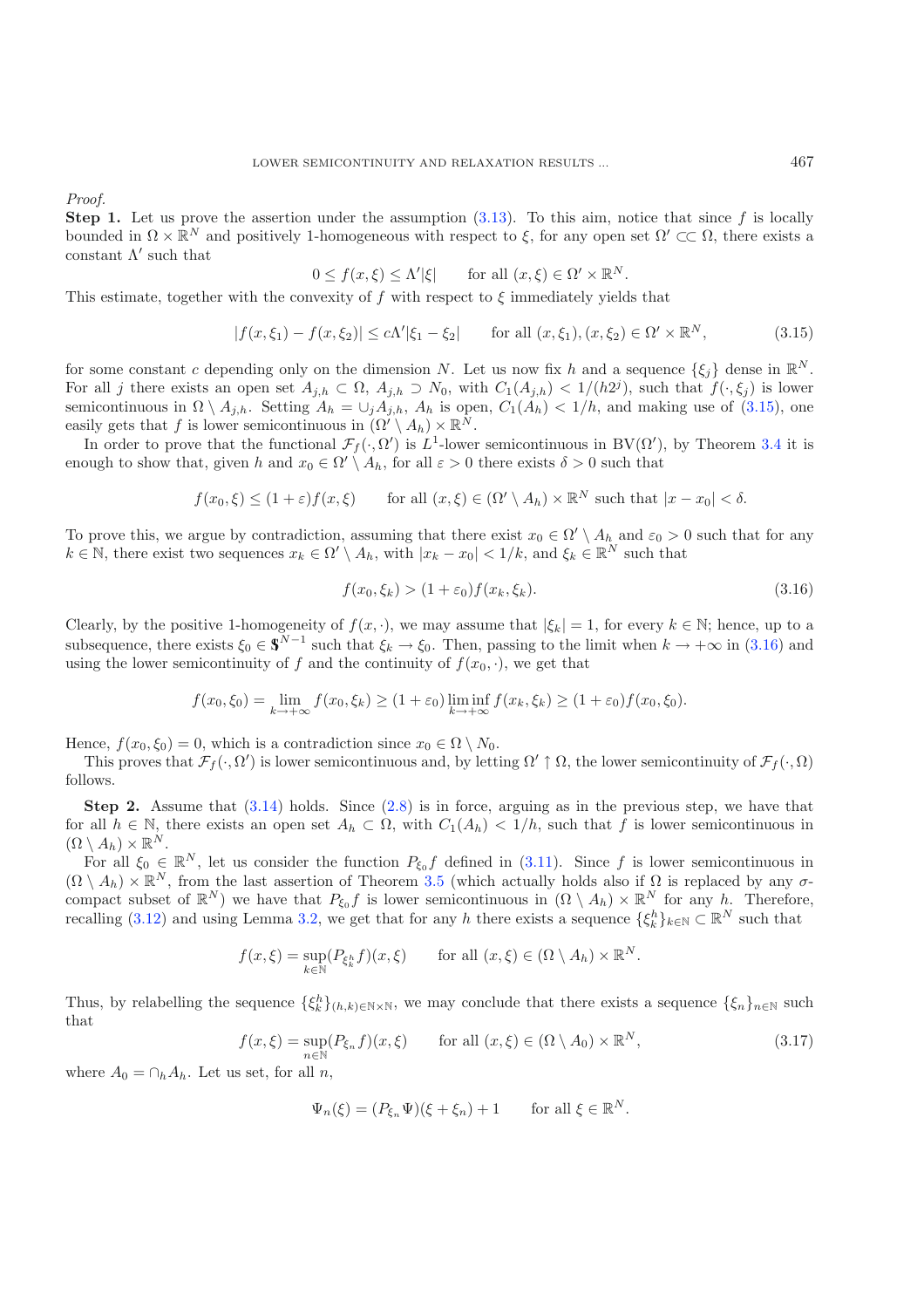Since, by Theorem [3.5](#page-10-5) the functions  $\Psi_n$  are all demicoercive and positively 1-homogeneous, for every n there exist  $a_n > 0$  and  $v_n \in \mathbb{R}^N$  such that

$$
a_n|\xi| \leq \Psi_n(\xi) + \langle v_n, \xi \rangle
$$
 for all  $\xi \in \mathbb{R}^N$ .

Therefore, setting  $g_n(x, \xi)=(P_{\xi_n} f)(x, \xi+\xi_n)+1$ , we may conclude that

$$
a_n|\xi| \le g_n(x,\xi) + \langle v_n, \xi \rangle \qquad \text{for all } (x,\xi) \in \Omega \times \mathbb{R}^N. \tag{3.18}
$$

The functions  $\hat{g}_n(x,\xi) = g_n(x,\xi) + \langle v_n, \xi \rangle$  are  $C_1$ -quasi lower semicontinuous in x and positively homogeneous in  $\xi$  and from [\(3.18\)](#page-12-0) it is clear that they all satisfy [\(3.13\)](#page-10-2). Therefore, from what we have proved in Step 1 we may conclude that the functionals  $\mathcal{F}_{\hat{g}_n}(\cdot, \Omega)$  are  $L^1$ -lower semicontinuous in BV( $\Omega$ ).

Let us now prove that also the functionals  $\mathcal{F}_{g_n}(\cdot, \Omega)$  are lower semicontinuous. To this aim, let us take a sequence of functions  $u_j \in BV(\Omega)$  converging in  $L^1(\Omega)$  to  $u \in BV(\Omega)$ . Let us fix an open set  $\Omega' \subset\subset \Omega$  and a function  $\psi \in C_0^1(\Omega)$ ,  $0 \le \psi \le 1$ , such that  $\psi \equiv 1$  in  $\Omega'$ . We have, using the fact that  $g_n, \psi \ge 0$ ,  $\psi \equiv 1$  in  $\Omega'$ , and integrating by parts twice and integrating by parts twice,

$$
\liminf_{j \to +\infty} \mathcal{F}_{g_n}(u_j, \Omega) = \liminf_{j \to +\infty} \left[ \mathcal{F}_{g_n}(u_j, \Omega) + \int_{\Omega} \psi \langle v_n, Du_j \rangle - \int_{\Omega} \psi \langle v_n, Du_j \rangle \right]
$$
\n
$$
\geq \liminf_{j \to +\infty} \left[ \int_{\Omega} \psi g_n \left( x, \frac{Du_j}{|Du_j|} \right) |Du_j| + \int_{\Omega} \psi \langle v_n, Du_j \rangle - \int_{\Omega} \psi \langle v_n, Du_j \rangle \right]
$$
\n
$$
\geq \liminf_{j \to +\infty} \mathcal{F}_{\widehat{g}_n}(u_j, \Omega') + \lim_{j \to +\infty} \int_{\Omega} u_j \langle v_n, \nabla \psi \rangle \, \mathrm{d}x
$$
\n
$$
\geq \mathcal{F}_{\widehat{g}_n}(u, \Omega') + \int_{\Omega} u \langle v_n, \nabla \psi \rangle \, \mathrm{d}x = \mathcal{F}_{\widehat{g}_n}(u, \Omega') - \int_{\Omega} \psi \langle v_n, Du \rangle
$$
\n
$$
= \mathcal{F}_{g_n}(u, \Omega') - \int_{\Omega \setminus \Omega'} \psi \langle v_n, Du \rangle.
$$

The lower semicontinuity of  $\mathcal{F}_{g_n}(\cdot, \Omega)$  follows by letting first  $\psi \uparrow 1$  and then  $\Omega' \uparrow \Omega$ .<br>Sot now  $h$   $(x, \xi) = g(x, \xi - \xi)$  and observe that  $h^{\infty}(x, \xi) = g(x, \xi)$  for all  $(x, \xi)$ 

Set now  $h_n(x,\xi) = g_n(x,\xi - \xi_n)$  and observe that  $h_n^{\infty}(x,\xi) = g_n(x,\xi)$  for all  $(x,\xi) \in \Omega \times \mathbb{R}^N$ . Thus,

$$
\mathcal{F}_{h_n}(u,\Omega) = \mathcal{F}_{g_n}(u - \langle \xi_n, \cdot \rangle, \Omega) \quad \text{for all } u \in BV(\Omega),
$$

hence  $\mathcal{F}_{h_n}(\cdot, \Omega)$  is lower semicontinuous, too. This fact, thanks to [\(3.17\)](#page-11-2) and to Lemma [2.11](#page-6-4) immediately implies the  $L^1$ -lower semicontinuity of  $\mathcal{F}_{\ell+1}(\cdot, \Omega)$ , hence the assertion follows. the  $L^1$ -lower semicontinuity of  $\mathcal{F}_{f+1}(\cdot, \Omega)$ , hence the assertion follows.

### 4. Relaxation

This section is devoted to relaxation results.

The first one (Th. [4.1\)](#page-13-0) concerns the case of separated variables, under the assumption of  $C_1$ -quasi continuity of the integrand with respect to x. This theorem improves the relaxation result obtained, under stronger regularity assumptions, in [\[2\]](#page-21-0). Its proof is based on a Reshetnyak-type result which is a consequence of the lower semicontinuity Theorem [3.1,](#page-7-0) and follows the same outlines as in [\[2\]](#page-21-0).

On the other hand, in Sections [4.2](#page-14-1) and [4.3](#page-20-0) we consider the general case and prove in particular Theorem [1.1,](#page-2-0) which is the main relaxation result of this paper. In that theorem we state the classical relaxation formula  $(1.7)$ , under the very weak assumption of BV dependence of the integrand with respect to  $x$ . As usual, this result is attained, once we have proved the so-called "lim inf" and "lim sup" inequalities. Since the first one is a consequence of the lower semicontinuity results contained in Section [3.2,](#page-7-5) it is sufficient to prove here only the "lim sup" inequality (Th. [4.2\)](#page-14-0). In order to achieve this result, we adapt the blow-up technique introduced by Fonseca-Muller in [\[20\]](#page-21-13) and [\[21\]](#page-21-14) in the case of continuous integrands; however, in our case, this is a very delicate

<span id="page-12-0"></span>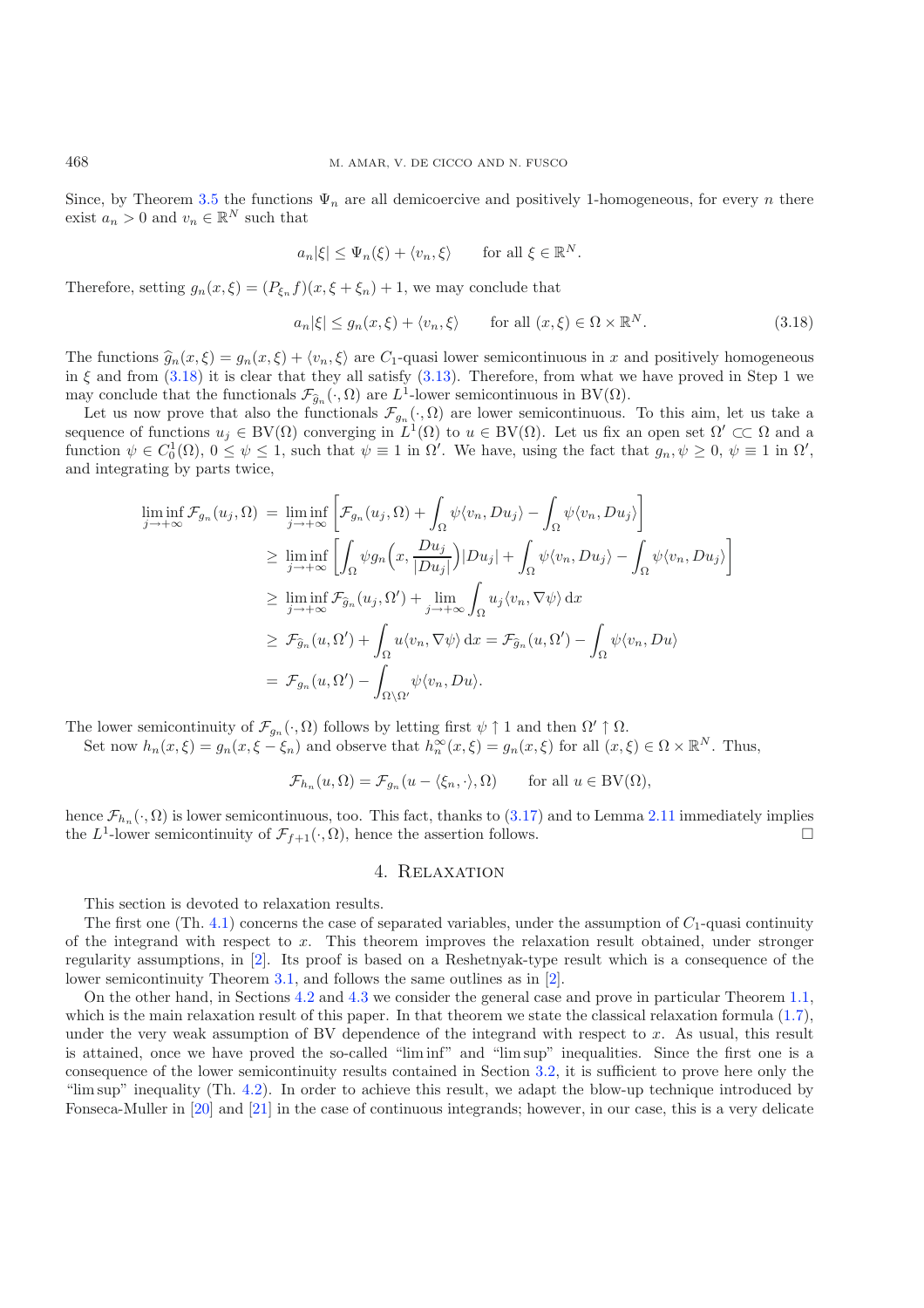technical point. Indeed, the presence of jump discontinuities of the integrand, due to the assumption of BV dependence in x, imposes a refined use of the trace properties of BV functions.

## <span id="page-13-0"></span>4.1. **The case of separated variables under** *C***1-quasi continuity assumption**

<span id="page-13-1"></span>**Theorem 4.1.** *Let*  $a : \Omega \to [0, +\infty)$  *be a bounded*  $C_1$ *-quasi continuous function and let*  $p : \mathbb{R} \times \mathbb{R}^N \to [0, +\infty)$ *be a continuous function, convex in the last variable and such that*

$$
0 \le p(s,\xi) \le \Lambda(1+|\xi|) \qquad \text{for every } (s,\xi) \in \mathbb{R} \times \mathbb{R}^N, \tag{4.1}
$$

*for some*  $\Lambda > 0$ *. Let*  $F : BV(\Omega) \to [0, +\infty]$  *be the functional defined by* 

$$
F(u) = \begin{cases} \int_{\Omega} a(x) p(u, \nabla u) dx & \text{if } u \in W^{1,1}(\Omega) \\ +\infty & \text{if } u \in BV(\Omega) \setminus W^{1,1}(\Omega), \end{cases}
$$
(4.2)

*and*  $\overline{F}$  *be the relaxation of*  $F$ *. Then, for every*  $u \in BV(\Omega)$ *,* 

$$
\overline{F}(u) = \int_{\Omega} a(x) p(u, \nabla u) dx + \int_{\Omega} a(x) p^{\infty} \left(\tilde{u}, \frac{D^c u}{|D^c u|}\right) |D^c u| + \int_{J_u \cap \Omega} a(x) d\mathcal{H}^{N-1} \int_{u^-(x)}^{u^+(x)} p^{\infty}(s, \nu_u) ds. \tag{4.3}
$$

*Proof.* Let us denote by  $\mathcal F$  the functional on the right hand side of [\(4.3\)](#page-13-1). Clearly,  $\mathcal F \leq F$  and, by Theorem [3.1,](#page-7-0) it follows that F is L<sup>1</sup>-lower semicontinuous on BV( $\Omega$ ), so that  $\mathcal{F} \leq \overline{F}$ . Now we prove the opposite inequality.

<span id="page-13-4"></span>Indeed, let  $u \in BV(\Omega)$  and  $u_h = u * \phi_h$ , where  $\{\phi_h\}$  is a sequence of mollifiers. Then  $\{u_h\} \subset W^{1,1}_{loc}(\Omega)$ .<br>prover  $u_t \to u$  strongly in  $L^1(\Omega)$  and  $\int \nabla u_t \, dx \to D\tilde{u}(A)$  for every  $A \subset \Omega$  such that  $|Du|(A) = 0$ . Moreover,  $u_h \to u$  strongly in  $L^1_{loc}(\Omega)$  and  $\int_A |\nabla u_h| dx \to |Du|(A)$ , for every  $A \subset\subset \Omega$ , such that  $|Du|(A) = 0$ .<br>Denoting by  $G(u_1)$  and  $G(u_2)$  the subgraphs of  $u_1$  and  $u_2$  respectively by Theorems 1.8 and 1.10 in [27] Denoting by  $\mathcal{G}(u_h)$  and  $\mathcal{G}(u)$  the subgraphs of  $u_h$  and u, respectively, by Theorems 1.8 and 1.10 in [\[27](#page-21-25)] and Proposition 1.1 in [\[9](#page-21-18)] we have that

$$
\chi_{\mathcal{G}(u_h)} \to \chi_{\mathcal{G}(u)}
$$
 in  $L^1_{loc}(\Omega \times \mathbb{R})$  and  $|\alpha(u_h)| (A \times \mathbb{R}) \to |\alpha(u)| (A \times \mathbb{R}),$ 

<span id="page-13-2"></span>where  $\alpha(u_h) = D\chi_{\mathcal{G}(u_h)}$  and  $\alpha(u) = D\chi_{\mathcal{G}(u)}$ . Setting

$$
\widehat{p}(s,\xi,\tau) := \begin{cases}\n-p(s,-\xi/\tau)\tau & \text{if } \tau < 0, \\
p^{\infty}(s,\xi) & \text{if } \tau = 0,\n\end{cases}
$$

<span id="page-13-3"></span>by Lemma 2.2 in  $[10]$ , it follows that

$$
\lim_{h \to \infty} F(u_h, A) = \lim_{h \to \infty} \mathcal{F}(u_h, A) = \lim_{h \to \infty} \int_{A \times \mathbb{R}} a(x) \ \hat{p}\left(s, \frac{\alpha(u_h)}{|\alpha(u_h)|}(x, s)\right) d|\alpha(u_h)| (x, s).
$$
 (4.4)

Notice that by the classical Reshetnyak Theorem (see [\[28\]](#page-21-26) or [\[4](#page-21-16)], Th. 2.39) we get

$$
\lim_{h \to \infty} \int_{A \times \mathbb{R}} \widehat{p}\left(s, \frac{\alpha(u_h)}{|\alpha(u_h)|}(x, s)\right) d|\alpha(u_h)| (x, s) = \int_{A \times \mathbb{R}} \widehat{p}\left(s, \frac{\alpha(u)}{|\alpha(u)|}(x, s)\right) d|\alpha(u)| (x, s).
$$
 (4.5)

Moreover by Theorem [3.1](#page-7-0) we have

$$
\liminf_{h \to \infty} \int_{A \times \mathbb{R}} \widetilde{B}(x) \ \widehat{p}\left(s, \frac{\alpha(u_h)}{|\alpha(u_h)|}\right) d|\alpha(u_h)| \ge \int_{A \times \mathbb{R}} \widetilde{B}(x) \ \widehat{p}\left(s, \frac{\alpha(u)}{|\alpha(u)|}\right) d|\alpha(u)|, \tag{4.6}
$$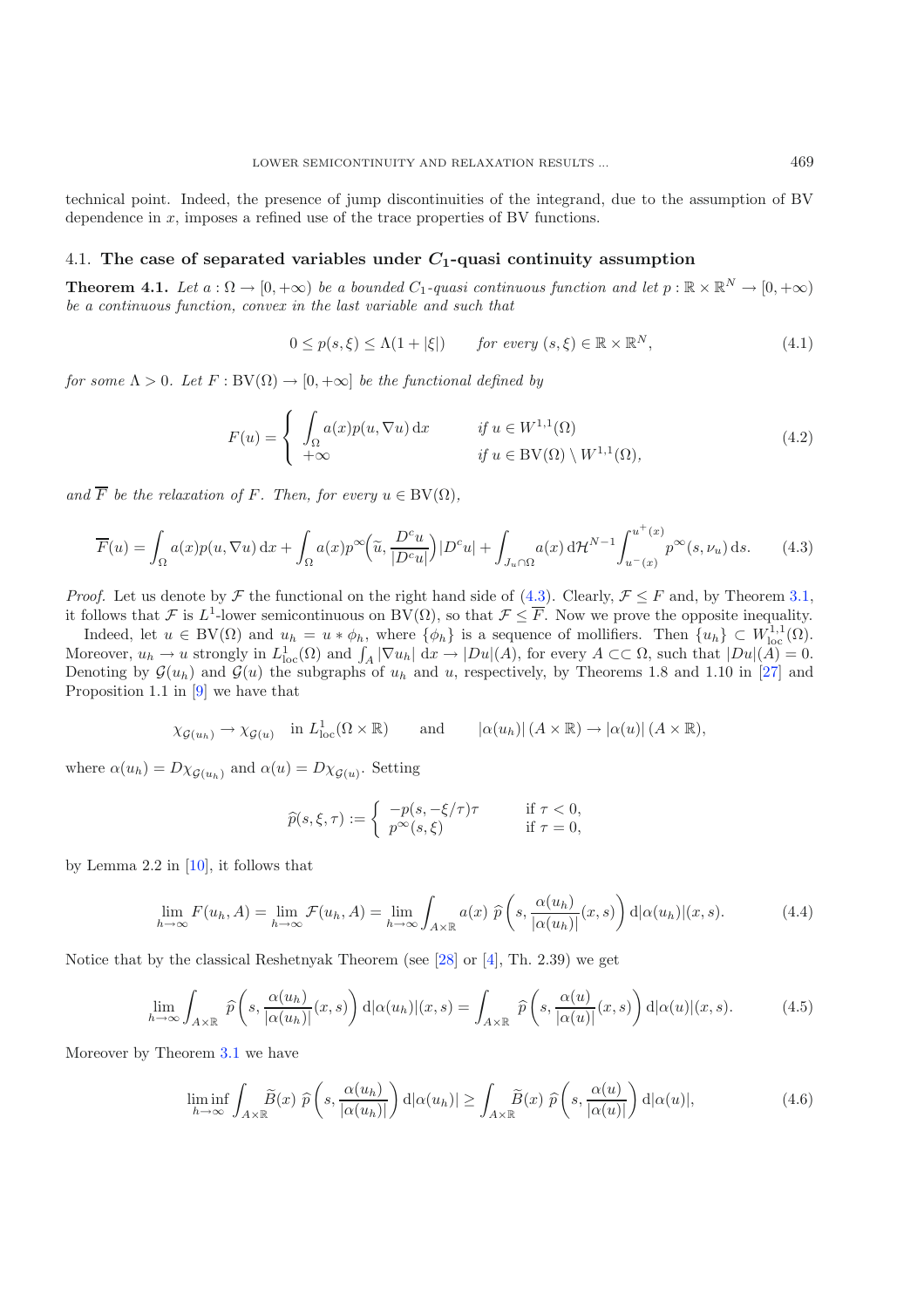where  $\widetilde{B}(x)$  can be chosen either equal to  $a(x)$  or to  $\lambda - a(x)$  with  $\lambda = \text{ess sup } a(x)$ . As a consequence of [\(4.5\)](#page-13-2) and  $(4.6)$  we have

<span id="page-14-4"></span><span id="page-14-3"></span>
$$
\lim_{h \to \infty} \int_{A \times \mathbb{R}} a(x) \ \hat{p}\left(s, \frac{\alpha(u_h)}{|\alpha(u_h)|}\right) d|\alpha(u_h)| = \int_{A \times \mathbb{R}} a(x) \ \hat{p}\left(s, \frac{\alpha(u)}{|\alpha(u)|}\right) d|\alpha(u)| = \mathcal{F}(u, A). \tag{4.7}
$$

Hence, from  $(4.7)$  and  $(4.4)$ , it follows

$$
\overline{F}(u, A) \le \liminf_{h \to +\infty} F(u_h, A) = \mathcal{F}(u, A) \le \mathcal{F}(u).
$$

<span id="page-14-1"></span>By approximation we then have  $\overline{F}(u) \leq \mathcal{F}(u)$  and the theorem is proven.

## 4.2. **The "lim sup" inequality in the general case**

In this section we will assume that the integrand  $f$  does not depend on  $s$ .

Moreover, we will assume that the recession function  $f^{\infty} : \Omega \times \mathbb{R}^{N} \to [0, +\infty)$  satisfies

$$
f^{\infty}(\cdot,\xi) \in BV(\Omega) \qquad \text{for every } \xi \in \mathbb{R}^{N}, \tag{4.8}
$$

and that for every  $\xi \in \mathbb{R}^N$  there exists  $N_{\xi} \subset \Omega$ , with  $\mathcal{H}^{N-1}(N_{\xi}) = 0$ , such that

$$
f^{\infty}(x,\xi) = (f^{\infty})^-(x,\xi) \qquad \text{for all } x \in \Omega \setminus N_{\xi}.
$$
 (4.9)

<span id="page-14-0"></span>**Theorem 4.2.** *Assume that*  $f : \Omega \times \mathbb{R}^N \to \mathbb{R}$  *is a Borel function satisfying* [\(2.7\)](#page-5-0) *and* [\(2.8\)](#page-5-0)*. Let*  $F : BV(\Omega) \times$  $\mathcal{A}(\Omega) \to [0, +\infty]$  *be the functional defined in* [\(2.10\)](#page-6-2) and  $\overline{F}$  *be the relaxation of* F. Assume also that [\(4.8\)](#page-14-3) and [\(4.9\)](#page-14-4) *hold. Then,*  $\overline{F}(u, \cdot)$  *is the trace of a finite Radon measure on*  $\mathcal{A}(\Omega)$ *, and, for every*  $A \in \mathcal{A}(\Omega)$  *and every*  $u \in BV(\Omega)$ ,

$$
\overline{F}(u, A) \le \int_A f(x, \nabla u) dx + \int_A f^{\infty}\Big(x, \frac{D^c u}{|D^c u|}\Big) d|D^c u| + \int_{J_u \cap A} [u^+(x) - u^-(x)] f^{\infty}(x, \nu_u(x)) d\mathcal{H}^{N-1}.
$$

We start by observing that under the assumptions of Theorem [4.2](#page-14-0) above it is well known that for any  $u \in BV(\Omega)$  the function  $F(u, \cdot)$  is the trace of a finite Radon measure on  $\mathcal{A}(\Omega)$  and that for all  $A \in \mathcal{A}(\Omega)$ 

$$
0 \leq \overline{F}(u, A) \leq \Lambda(\mathcal{L}^N(A) + |Du|(A)).
$$

Following [\[19](#page-21-4)], Proof of Theorem 1.3, we fix  $u \in BV(\Omega)$  and consider the Radon-Nikodým derivatives of  $F(u, \cdot)$ <br>with respect to the Lebesgue measure  $\mathcal{L}^N$  to the total variation of the Captor measure  $|D^c u|$  and to th with respect to the Lebesgue measure  $\mathcal{L}^N$ , to the total variation of the Cantor measure  $|D^c u|$  and to the Hausdorff measure  $\mathcal{H}^{N-1} | S$  respectively. In order to obtain Theorem 4.2, we will prove that Hausdorff measure  $\mathcal{H}^{N-1}[S_u]$ , respectively. In order to obtain Theorem [4.2,](#page-14-0) we will prove that

$$
(L) \quad \frac{\mathrm{d}\overline{F}(u,\cdot)}{\mathrm{d}\mathcal{L}^N}(x_0) \le f(x_0, \nabla u(x_0)) \quad \text{for } \mathcal{L}^N\text{-almost every } x_0 \in \Omega,
$$
\n
$$
(C) \quad \frac{\mathrm{d}\overline{F}(u,\cdot)}{\mathrm{d}|D^cu|}(x_0) \le f^\infty\Big(x_0, \frac{D^cu}{|D^cu|}(x_0)\Big) \quad \text{for } |D^cu| \text{-almost every } x_0 \in \Omega,
$$

$$
(J) \qquad \frac{\mathrm{d}\overline{F}(u,\cdot)}{\mathrm{d}\mathcal{H}^{N-1}\lfloor J_u}(x_0) \leq [u^+(x_0) - u^-(x_0)]f^\infty(x_0,\nu_u(x_0)) \qquad \text{for } \mathcal{H}^{N-1}\text{-almost every } x_0 \in J_u.
$$

<span id="page-14-5"></span>Inequality (L) is proven in  $[19]$ , Theorem 1.3, part (i), under assumptions  $(2.7)$  and  $(2.8)$  alone, hence, we have to prove (C) and (J). To this purpose let us define the following coercive functional associated to  $\overline{F}$  by setting

$$
\overline{F}_1(u, A) := \overline{F}(u, A) + |Du|(A).
$$

<span id="page-14-2"></span>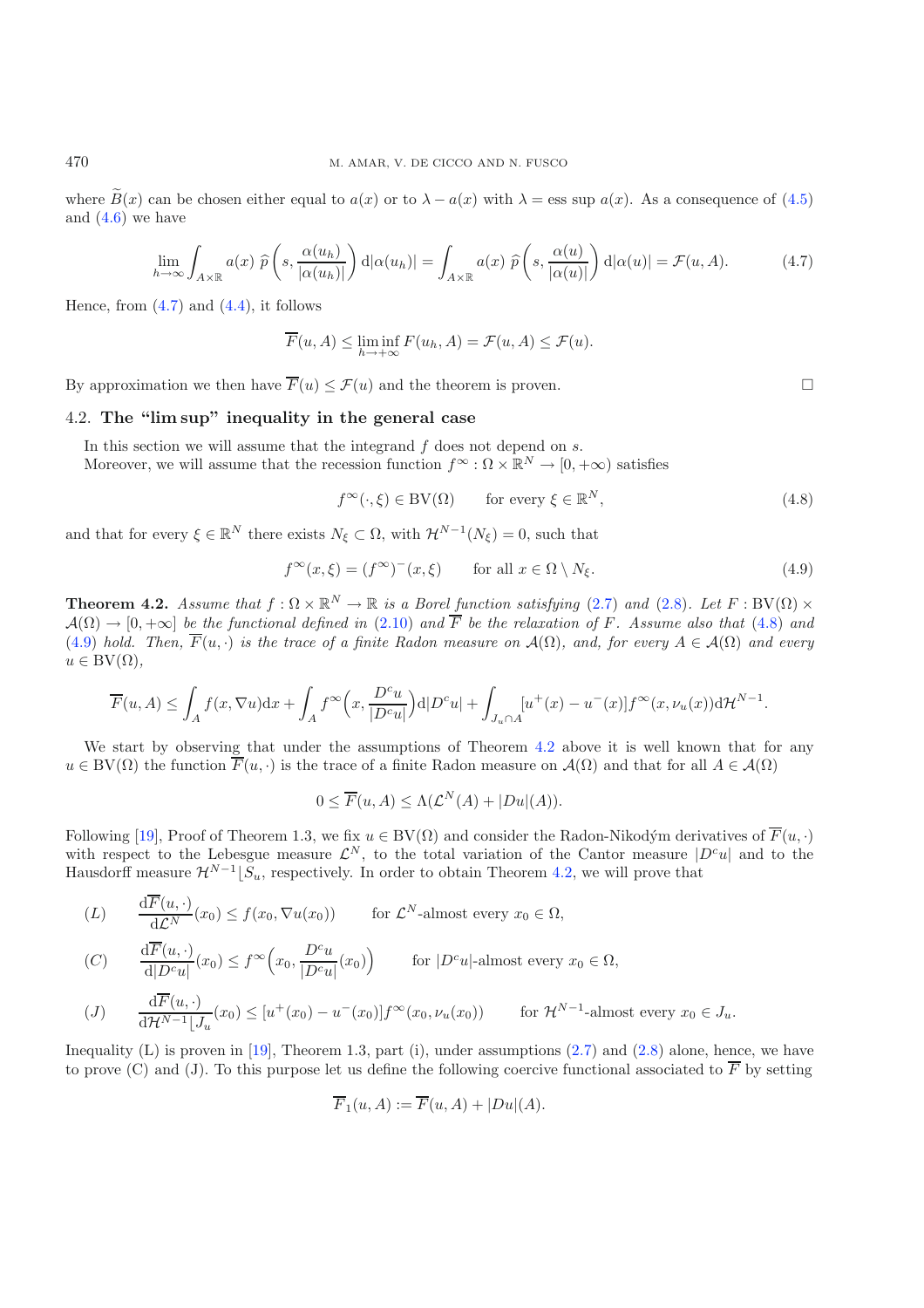<span id="page-15-0"></span>**Proposition 4.3.** *Let* f *satisfy the assumptions of Theorem [4.2](#page-14-0). Then, (C) holds;* i.e., for every  $u \in BV(\Omega)$ ,

<span id="page-15-2"></span>
$$
\frac{\mathrm{d}\overline{F}(u,\cdot)}{\mathrm{d}|D^c u|}(x_0) \le f^{\infty}\left(x_0, \frac{D^c u}{|D^c u|}(x_0)\right) \qquad \text{for } |D^c u| \text{-almost every } x_0 \in \Omega.
$$

*Proof.* By Lemma 3.9 of [\[7](#page-21-27)] for  $|D^c u|$ -almost every  $x_0 \in \Omega$ , there exists a double indexed sequence  $\{t^h_{\varepsilon}, u^h_{\varepsilon}\}$  such that for every  $h \in \mathbb{N}$ that, for every  $h \in \mathbb{N}$ ,

$$
t_{\varepsilon}^{h} \to +\infty, \quad \varepsilon t_{\varepsilon}^{h} \to 0^{+}, \quad u_{\varepsilon}^{h} \to \tilde{u}(x_{0}) \quad \text{as } \varepsilon \to 0^{+}, \tag{4.10}
$$

$$
\frac{\mathrm{d}\overline{F}_1(u,\cdot)}{\mathrm{d}|D^c u|}(x_0) = \frac{\mathrm{d}\overline{F}(u,\cdot)}{\mathrm{d}|D^c u|}(x_0) + 1
$$
\n
$$
= \lim_{h \to +\infty} \limsup_{\varepsilon \to 0^+} \frac{\inf\{\overline{F}_1(v,Q^h_\nu(x_0,\varepsilon)) : v \in BV(Q^h_\nu(x_0,\varepsilon)), v|_{\partial Q^h_\nu(x_0,\varepsilon)} = u_\varepsilon^h + \langle t_\varepsilon^h \nu, x - x_0 \rangle\}}{h^{N-1}\varepsilon^N t_\varepsilon^h},
$$

where  $\nu = \frac{D^c u}{|D^c u|}(x_0), |\nu| = 1$ , and  $Q_{\nu}^h(x_0, \varepsilon) := x_0 + \varepsilon Q_{\nu}^h$ , with

$$
Q_{\nu}^{h} := R_{\nu} \Big( (-h/2, h/2)^{N-1} \times (-1/2, 1/2) \Big), \tag{4.11}
$$

and  $R_{\nu}$  denotes a rotation such that  $R_{\nu} e_N = \nu$ .

Let  $N_1 \subseteq \Omega \setminus S_u$ , with  $|D^c u|(N_1) = 0$ , be such that for every  $x_0 \in (\Omega \setminus S_u) \setminus N_1$  [\(4.10\)](#page-15-0) holds and all the limits above exist and are finite.

Let  $D_0 = \{\nu_j\}$  be a countable dense subset of  $\mathbb{S}^{N-1}$ . Moreover, let  $N_2 \subseteq \Omega$  defined by

$$
N_2 := \bigcup_{j \in \mathbb{N}} \left[ S_{f^{\infty}(\cdot, \nu_j)} \cup N_{\nu_j} \right],\tag{4.12}
$$

where, for every  $\nu_j \in D_0$ ,  $S_{f^\infty(\cdot,\nu_j)}$  is the approximate singular set of the BV-function  $f^\infty(\cdot,\nu_j)$  and  $N_{\nu_j}$  is defined as in [\(4.9\)](#page-14-4) with  $\varepsilon = \nu_j$ . Since, by Theorem 3.78 in [\[4](#page-21-16)], for every  $\nu_j \in D_0$  the set  $S_{f^{\infty}(\cdot,\nu_j)}$  is  $\sigma$ -finite with respect to  $\mathcal{H}^{N-1}$ , we obtain  $|D^c u|(N_2) = 0$  (see Th. 3.92 (c) in [\[4](#page-21-16)]).

Finally, set  $N_0 = N_1 \cup N_2$ , where  $|D^c u|(N_0) = 0$  and choose  $x_0 \in (\Omega \setminus S_u) \setminus N_0$ .

Then, taking into account  $(2.6)$ ,  $(2.8)$  and  $(4.10)$ , we have

<span id="page-15-1"></span>
$$
\frac{dF(u, \cdot)}{d|D^c u|}(x_0) + 1 \le \liminf_{h \to +\infty} \limsup_{\varepsilon \to 0^+} \frac{1}{h^{N-1} \varepsilon^N t_{\varepsilon}^h} \overline{F}_1(u_{\varepsilon}^h + \langle t_{\varepsilon}^h \nu, x - x_0 \rangle, Q_{\nu}^h(x_0, \varepsilon))
$$
\n
$$
\le \liminf_{h \to +\infty} \limsup_{\varepsilon \to 0^+} \int_{Q_{\nu}^h(x_0, \varepsilon)} \frac{f(x, t_{\varepsilon}^h \nu)}{t_{\varepsilon}^h} dx + 1
$$
\n
$$
\le \liminf_{h \to +\infty} \limsup_{\varepsilon \to 0^+} \int_{Q_{\nu}^h(x_0, \varepsilon)} \left( f^{\infty}(x, \nu) + \frac{f(x, 0)}{t_{\varepsilon}^h} \right) dx + 1
$$
\n
$$
\le \liminf_{h \to +\infty} \limsup_{\varepsilon \to 0^+} \int_{Q_{\nu}^h(x_0, \varepsilon)} f^{\infty}(x, \nu) dx + 1,
$$

which implies

$$
\frac{\mathrm{d}\overline{F}(u,\cdot)}{\mathrm{d}|D^c u|}(x_0) \le \liminf_{h \to +\infty} \limsup_{\varepsilon \to 0^+} \int_{Q^h_\nu(x_0,\varepsilon)} f^\infty(x,\nu) \,\mathrm{d}x.
$$

Hence, in order to conclude, it is enough to prove that for all  $h \in \mathbb{N}$ <br>Hence, in order to conclude, it is enough to prove that for all  $h \in \mathbb{N}$ 

$$
\limsup_{\varepsilon \to 0^+} \int_{Q^h_\nu(x_0,\varepsilon)} f^\infty(x,\nu) \, \mathrm{d}x \le f^\infty(x_0,\nu). \tag{4.13}
$$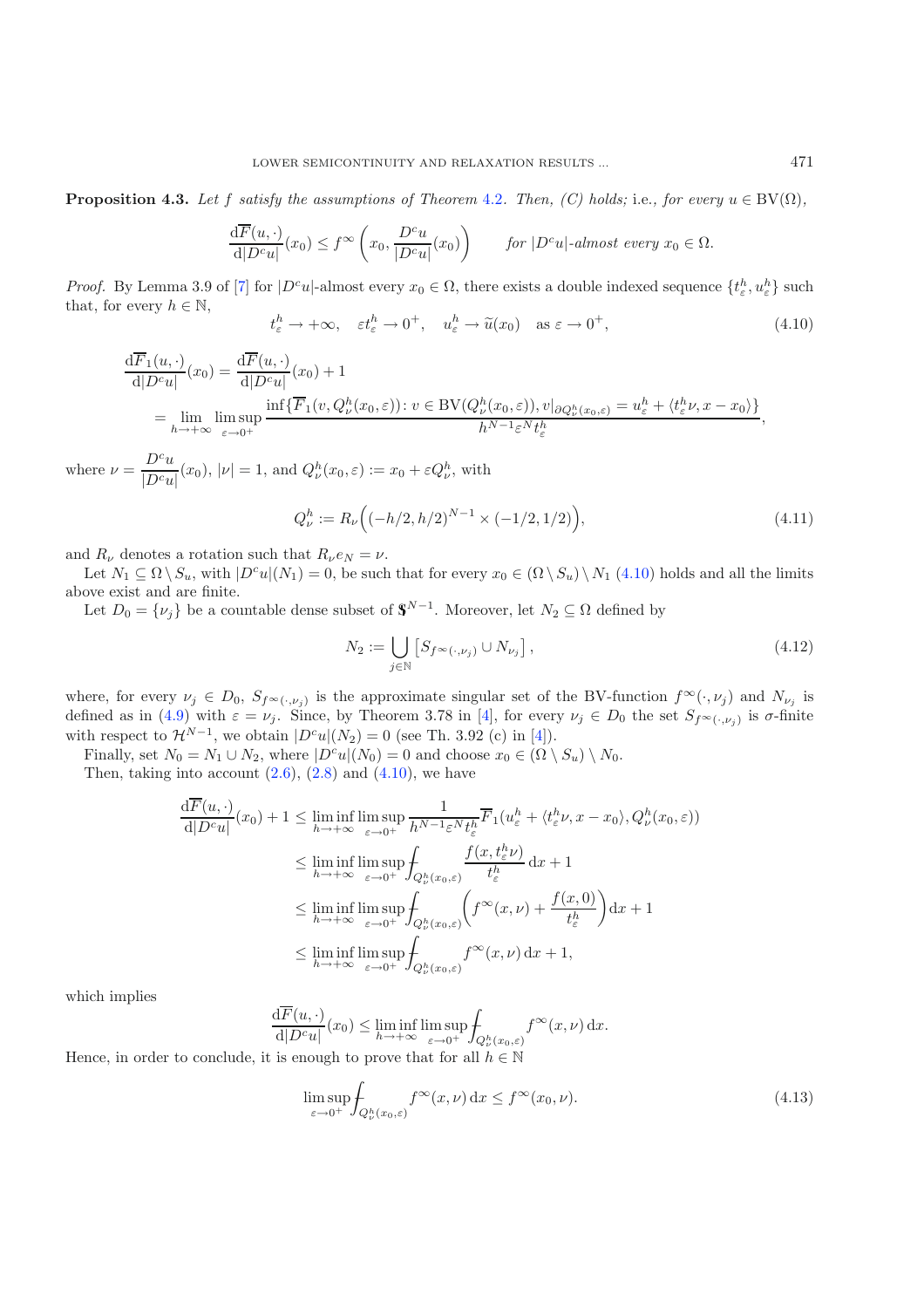Let  $\{\nu_i\}$  be a sequence of directions contained in  $D_0$  converging to  $\nu$ . By using the Lipschitz continuity of  $f^{\infty}(x, \cdot)$  and recalling that  $x_0 \notin S_{f^{\infty}(\cdot, \nu_i)}$ , it follows that for every  $j \in \mathbb{N}$ 

$$
\limsup_{\varepsilon \to 0^+} \int_{Q^h_{\nu}(x_0,\varepsilon)} f^{\infty}(x,\nu) dx \leq \limsup_{\varepsilon \to 0^+} \int_{Q^h_{\nu}(x_0,\varepsilon)} f^{\infty}(x,\nu_j) dx + \Lambda \limsup_{\varepsilon \to 0^+} \int_{Q^h_{\nu}(x_0,\varepsilon)} |\nu_j - \nu| dx
$$

$$
= f^{\infty}(x_0,\nu_j) + \Lambda |\nu_j - \nu|.
$$

Thus, letting  $j \to +\infty$ , [\(4.13\)](#page-15-1) is proved. Hence, the assertion follows.

<span id="page-16-1"></span>Let us now describe the idea of the proof of  $(J)$  which is really the new point in the whole relaxation argument. The main difficulty here, differently from the cases treated in [\[19](#page-21-4)] and [\[3](#page-21-1)], is due to the points where  $f^{\infty}$  and u both jump. To understand how we deal with this case, let us assume for simplicity that  $f(x,\xi) = a(x)p(\xi)$ , that a and u have the same jump set  $\Gamma$  and that  $\Gamma$  is a smooth manifold splitting  $\Omega$  in two open sets  $\Omega^{\pm}$ .

As in [\[19\]](#page-21-4), our proof is based on a blow-up argument at any point  $x_0 \in \Gamma$  and on a formula which involves the jump function  $w_{\nu}$  taking the two values  $u^{\pm}(x_0)$  and jumping along the tangent plane to Γ at  $x_0$ . However this function would not work in our case. Instead, we have to replace it with the function  $w_{\Gamma}$  jumping along Γ itself. Moreover, in order to recover  $a^{-}(x_0)$  we need to approximate  $w_{\Gamma}$  by a sequence of functions  $u^n$  such that  $u^n = w_{\Gamma}$  on  $\Omega^+$  and smoothly interpolate between the two values  $u^{\pm}(x_0)$  on  $\Omega^-$ , if  $\nu_a(x_0)$  points toward  $\Omega^+$ , and do the opposite if  $\nu_a(x_0)$  points toward  $\Omega^-$ . Further complications come to play if f cannot be split as a product, if the jump set of  $f^{\infty}(\cdot,\xi)$  varies with  $\xi$  and  $\Gamma$  is not a smooth manifold.

<span id="page-16-0"></span>**Proposition 4.4.** *Let* f *satisfy the assumptions of Theorem [4.2](#page-14-0). Then,* (*J) holds;* i.e., for every  $u \in BV(\Omega)$ ,

$$
\frac{\mathrm{d}\overline{F}(u,\cdot)}{\mathrm{d}\mathcal{H}^{N-1}\lfloor J_u}(x_0) \leq [u^+(x_0) - u^-(x_0)]f^{\infty}(x_0,\nu_u(x_0)) \qquad \text{for } \mathcal{H}^{N-1}\text{-a.e. } x_0 \in J_u.
$$
\n(4.14)

*Proof.* Let  $u \in BV(\Omega)$ . Since  $J_u$  is a countably  $\mathcal{H}^{N-1}$ -rectifiable set, we have that  $J_u = (UK_n) \cup \widetilde{N}$ , where  $\mathcal{H}^{N-1}(\widetilde{N}) = 0$ ,  $K_n$  are disjoint compact sets and  $K_n \subseteq \Gamma_n$ , where, for every  $n \in \mathbb{N}$ ,  $\Gamma_n$  is the graph of a  $C^1$ -function. Moreover by removing a set  $N_n \subset I$  of zero  $\mathcal{H}^{N-1}$ -measure, we may assume C<sup>1</sup>-function. Moreover, by removing a set  $N_1 \subset J_u$  of zero  $\mathcal{H}^{N-1}$ -measure, we may assume that if  $x \in K_n \setminus N_1$  for some *n*, then  $\mathcal{U}(x)$  is orthogonal to the tangent plane to  $\Gamma$ , at x for some *n*, then  $\nu_u(x)$  is orthogonal to the tangent plane to  $\Gamma_n$  at x.

To prove the assertion it is then enough to show that, for any n,  $(4.14)$  holds for  $\mathcal{H}^{N-1}$ -*a.e.*  $x \in K_n$ . To this aim, we fix n and prove the assertion in  $J_u \cap \Gamma_n$ . However, in order to simplify the notation, from now on we drop the subscript n by writing  $\Gamma$  instead of  $\Gamma_n$ .

<span id="page-16-2"></span>As in the proof of Proposition [4.3,](#page-14-5) let  $D_0$  denote a countable dense subset of  $\mathbb{S}^{N-1}$ . By Theorem 3.7 of [\[7\]](#page-21-27), for  $\mathcal{H}^{N-1}$ -almost every  $x_0 \in J_u \cap \Gamma$  we have

$$
\frac{\mathrm{d}\overline{F}_1(u,\cdot)}{\mathrm{d}\mathcal{H}^{N-1}\lfloor J_u}(x_0) = \frac{\mathrm{d}\overline{F}(u,\cdot)}{\mathrm{d}\mathcal{H}^{N-1}\lfloor J_u}(x_0) + |u^+(x_0) - u^-(x_0)|
$$
\n
$$
= \limsup_{\varepsilon \to 0^+} \frac{\inf\{\overline{F}_1(v,Q_\nu(x_0,\varepsilon)) : v \in \mathrm{BV}(Q_\nu(x_0,\varepsilon)), v|_{\partial Q_\nu(x_0,\varepsilon)} = w_\nu\}}{\varepsilon^{N-1}},
$$
\n(4.15)

where  $\nu = \nu_u(x_0)$ ,  $Q_{\nu}(x_0, \varepsilon) = x_0 + \varepsilon Q_{\nu}$ ,  $Q_{\nu}$  is defined as in [\(4.11\)](#page-15-2) with  $h = 1$ , and  $w_{\nu}$  is the jump function which takes the value  $u^+(x_0)$  if  $\langle x-x_0, \nu \rangle > 0$  and  $u^-(x_0)$  if  $\langle x-x_0, \nu \rangle \leq 0$ .

Let  $N_2 \subset J_u$ , with  $\mathcal{H}^{N-1}(N_2) = 0$ , be such that for every  $x_0 \in J_u \setminus N_2$  [\(4.15\)](#page-16-2) holds.

Let  $N_3 \subset J_u$ , with  $\mathcal{H}^{N-1}(N_3) = 0$ , be such that for every  $x_0 \in (J_u \cap \Gamma) \setminus N_3$  Theorem [2.2](#page-3-2) holds, with  $g_{\Gamma}^{\pm}$ replaced by  $(f^{\infty}(\cdot, \nu_j))^{\pm}_{j}$ , for every  $\nu_j \in D_0$ .<br>
Let  $N \subset I$  with  $2N^{-1}(N)$ , a heavy

Let  $N_4 \subset J_u$ , with  $\mathcal{H}^{N-1}(N_4) = 0$ , be such that for every  $x_0 \in (J_u \cap \Gamma) \setminus N_4$  [\(2.4\)](#page-4-2) and [\(2.5\)](#page-4-3) hold, with  $g_{\Gamma}^{\pm}$ replaced by  $(f^{\infty}(\cdot,\nu_j))_{\Gamma}^{\pm}$ , for every  $\nu_j \in D_0$ .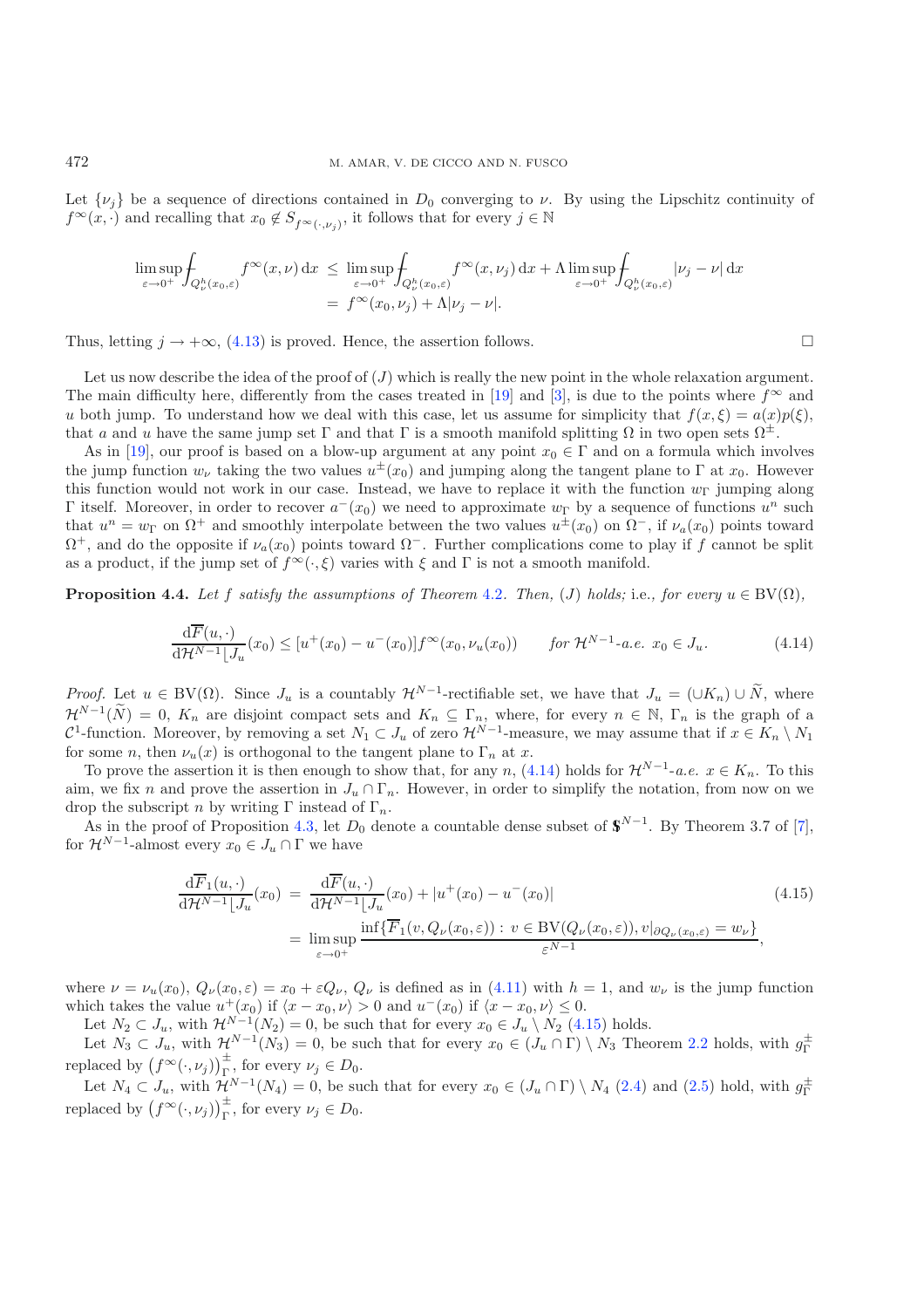Let us now set

$$
N_5 = \left(\bigcup_{j \in \mathbb{N}} S_{f^{\infty}(\cdot,\nu_j)} \setminus J_{f^{\infty}(\cdot,\nu_j)}\right) \cap \Gamma.
$$

Then  $\mathcal{H}^{N-1}(N_5) = 0$ . Let  $N_6 \subset J_u$ , with  $\mathcal{H}^{N-1}(N_6) = 0$ , be such that for every  $x_0 \in (J_u \cap J_{f^{\infty}(\cdot,\nu_i)}) \setminus N_6$ ,  $\nu_u(x_0) = \pm \nu_{f^\infty(\cdot,\nu_s)}(x_0)$ , for every  $\nu_j \in D_0$ . Finally, set  $N_0 = N_1 \cup N_2 \cup N_3 \cup N_4 \cup N_5 \cup N_6 \cup N_7$ , where  $N_7 = \bigcup_{\nu_i \in D_0} N_{\nu_i}$  and  $N_{\nu_i}$  is defined as in [\(4.9\)](#page-14-4). Clearly  $\mathcal{H}^{N-1}(N_0) = 0$ .

<span id="page-17-1"></span>Let us fix  $x_0 \in (J_u \cap \Gamma) \setminus N_0$ . For the sake of simplicity, we may assume  $x_0 = 0$ . Since  $\nu = \nu_u(0)$  is orthogonal to Γ at 0, let us orient Γ in such a way that  $\nu_{\Gamma}(0) = \nu_u(0)$ . Denote by A an open neighborhood of the origin such that  $\Gamma \cap A$  coincides with the graph of a  $C^1$  function  $\psi : \pi_{\nu^{\perp}}(\mathbb{R}^N) \to \mathbb{R}$  such that  $\psi(0) = 0$  and  $\nabla_{x} \psi(0) = 0$ and  $A\setminus\Gamma$  is the union of two open sets  $A^{\pm}$ , where the signs  $\pm$  are chosen so that, as in Remark [2.4,](#page-4-4)  $\nu_{\Gamma}(0)$  points toward <sup>A</sup>+.

Let  $\{\nu_i\}$  be a sequence of directions contained in  $D_0$  converging to  $\nu$ . Notice that for j sufficiently large there exist  $C^1$  functions  $\psi_j : \pi_{\nu_j^{\perp}}(\mathbb{R}^N) \to \mathbb{R}$  such that  $\Gamma \cap A$  coincides with the graph of  $\psi_j$ . Finally denote by  $w_{\Gamma}$  the jump function which takes the value  $u^{\pm}(0)$  in  $A^{\pm}$ .<br>Let us fix  $\delta > 0$ ; then  $(1 - \delta)Q \subseteq Q$  for all i suffici-

Let us fix  $\delta > 0$ ; then  $(1 - \delta)Q_{\nu} \subset Q_{\nu_j}$  for all j sufficiently large. Let  $\phi \in C_0^{\infty}(Q_{\nu})$  be a cut-off function<br>that  $\phi(x) = 1$  in  $(1 - \delta)Q_{\nu}$  and  $|\nabla \phi| \leq c/\delta$ . For every  $\varepsilon > 0$  set  $\phi(x) = \phi(\tilde{x})$  so that such that  $\phi(x) = 1$  in  $(1 - \delta)Q_\nu$  and  $|\nabla \phi| \leq c/\delta$ . For every  $\varepsilon > 0$ , set  $\phi_\varepsilon(x) = \phi(\frac{x}{\varepsilon})$ , so that  $|\nabla \phi_\varepsilon| \leq c/\varepsilon \delta$ <br>and set  $w = \varepsilon(x) = \phi(x)w_\varepsilon(x) + (1 - \phi(x))w_\varepsilon(x)$ . We note that  $w = \varepsilon$  satisfies the bo and set  $w_{\varepsilon,\nu,\Gamma}(x) = \phi_{\varepsilon}(x)w_{\Gamma}(x) + (1 - \phi_{\varepsilon}(x))w_{\nu}(x)$ . We note that  $w_{\varepsilon,\nu,\Gamma}$  satisfies the boundary condition  $w_{\varepsilon,\nu,\Gamma}|_{\partial(\varepsilon Q_{\nu})}=w_{\nu}$ , so that, by [\(4.15\)](#page-16-2), we obtain

$$
\frac{\mathrm{d}\overline{F}_1(u,\cdot)}{\mathrm{d}\mathcal{H}^{N-1}\lfloor J_u(0)\rfloor} \leq \limsup_{\varepsilon \to 0^+} \left[ \frac{\overline{F}(w_{\varepsilon,\nu,\Gamma}, \varepsilon Q_\nu)}{\varepsilon^{N-1}} + \frac{|Dw_{\varepsilon,\nu,\Gamma}|(\varepsilon Q_\nu)}{\varepsilon^{N-1}} \right].\tag{4.16}
$$

<span id="page-17-0"></span>Clearly, for every  $\varepsilon > 0$  and  $j \in \mathbb{N}$  sufficiently large,

<span id="page-17-2"></span>
$$
\frac{|Dw_{\varepsilon,\nu,\Gamma}|(\varepsilon Q_{\nu})}{\varepsilon^{N-1}} \leq \frac{1}{\varepsilon^{N-1}} \Bigg[ \int_{\varepsilon Q_{\nu}} |\nabla \phi_{\varepsilon}| |w_{\Gamma} - w_{\nu}| dx + |Dw_{\Gamma}|(\varepsilon Q_{\nu}) + |Dw_{\nu}|(\varepsilon Q_{\nu} \setminus \varepsilon (1 - \delta) Q_{\nu}) \Bigg] \tag{4.17}
$$
  

$$
\leq \frac{c}{\varepsilon^{N} \delta} \int_{\varepsilon Q_{\nu}} |w_{\Gamma} - w_{\nu}| dx + \frac{|u^{+} - u^{-}|}{\varepsilon^{N-1}} \mathcal{H}^{N-1}(\Gamma \cap \varepsilon Q_{\nu}) + c\delta
$$
  

$$
\leq \frac{c}{\varepsilon^{N} \delta} \int_{\varepsilon Q_{\nu}^{\perp}} |\psi(x_{\nu}^{\perp})| dx_{\nu}^{\perp} + \frac{|u^{+} - u^{-}|}{\varepsilon^{N-1}} \int_{\varepsilon Q_{\nu}^{\perp}} \sqrt{1 + |\nabla_{x_{\nu}^{\perp}} \psi(x_{\nu}^{\perp})|^2} dx_{\nu}^{\perp} + c\delta
$$
  

$$
\leq \frac{c}{\delta} ||\nabla \psi||_{L^{\infty}(\varepsilon Q_{\nu}^{\perp})} + |u^{+} - u^{-}|\int_{\varepsilon Q_{\nu}^{\perp}} \sqrt{1 + |\nabla_{x_{\nu}^{\perp}} \psi(x_{\nu}^{\perp})|^2} dx_{\nu}^{\perp} + c\delta,
$$

where  $u^+, u^-$  stands for  $u^+(0), u^-(0)$ , respectively, and  $Q^{\perp}_{\nu} = \pi_{\nu^{\perp}}(Q_{\nu})$ . Letting  $\varepsilon \to 0^+$  and recalling that  $\nabla_{\nu^{\perp}}\psi(0) = 0$  we obtain  $\nabla_{x^{\perp}_{\nu}} \psi(0) = 0$ , we obtain

$$
\limsup_{\varepsilon \to 0^+} \frac{|Dw_{\varepsilon,\nu,\Gamma}|(\varepsilon Q_{\nu})}{\varepsilon^{N-1}} \le |u^+ - u^-| + c\delta. \tag{4.18}
$$

Let us now fix  $j \in \mathbb{N}$  and assume, in order to fix the ideas, that  $0 \in J_{f^\infty(\cdot,\nu_j)}$  and  $\nu_{f^\infty(\cdot,\nu_j)}(0) = \nu_u(0)$ . We approximate  $w_{\varepsilon,\nu,\Gamma}$  with the functions  $u_{\varepsilon,\nu,j}^n(x) = \phi_{\varepsilon}(x)u_{\varepsilon,j}^n(x) + (1 - \phi_{\varepsilon}(x))u_{\varepsilon,\nu}^n(x)$ , where

$$
u_{\varepsilon,\nu}^n(x) := \begin{cases} u^+ & \text{if } \langle x,\nu \rangle \ge 0, \\ (u^+ - u^-) \frac{n}{\varepsilon} \langle x,\nu \rangle + u^+ & \text{if } -\varepsilon/n \le \langle x,\nu \rangle \le 0, \\ u^- & \text{if } \langle x,\nu \rangle \le -\varepsilon/n, \end{cases}
$$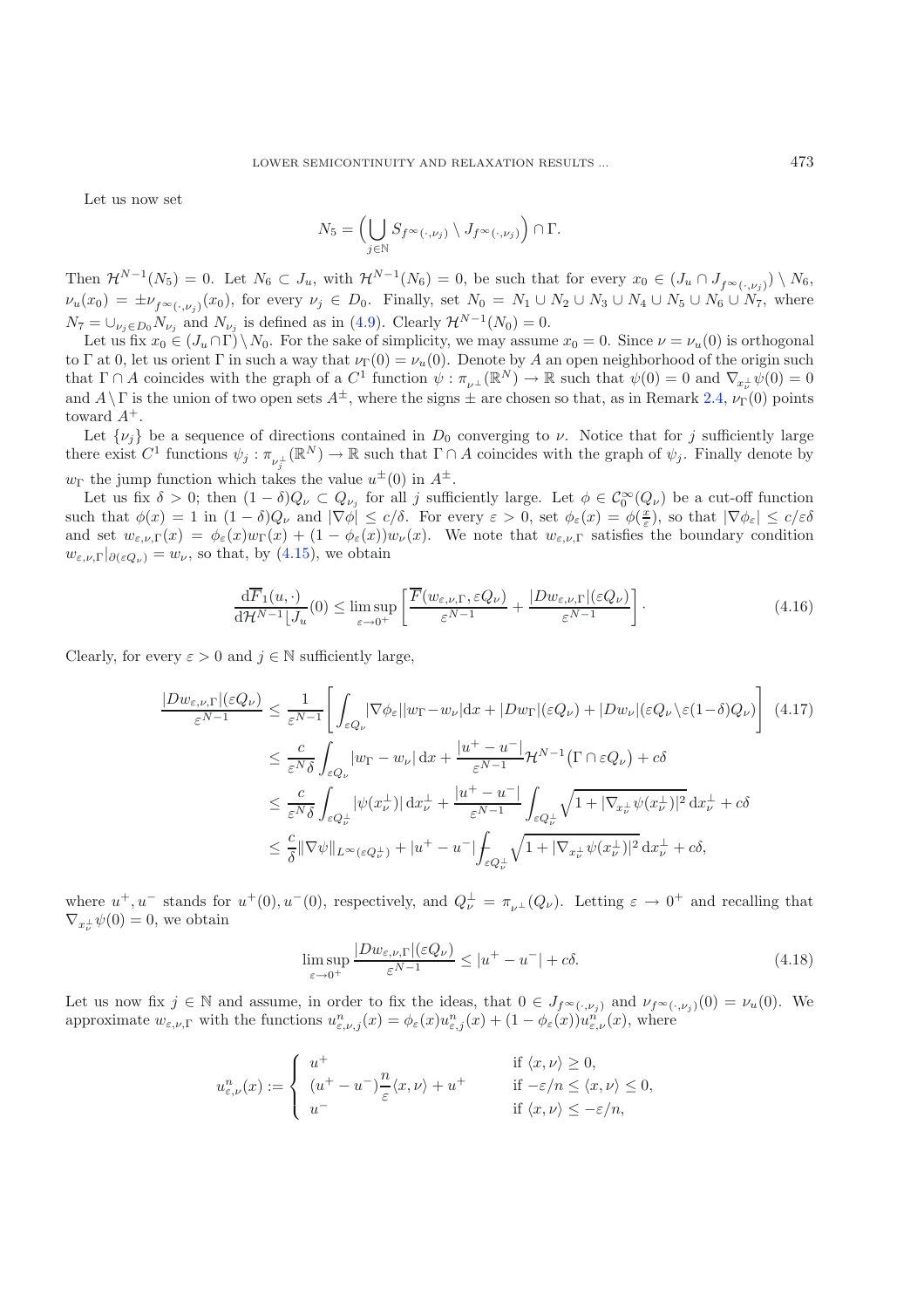<span id="page-18-1"></span>and

$$
u_{\varepsilon,j}^n(x) := \begin{cases} u^+ & \text{if } x_{\nu_j} \ge \psi_j(x_{\nu_j}^+), \\ (u^+ - u^-) \frac{n}{\varepsilon} [x_{\nu_j} - \psi_j(x_{\nu_j}^+)] + u^+ & \text{if } \psi_j(x_{\nu_j}^+) - \varepsilon/n \le x_{\nu_j} \le \psi_j(x_{\nu_j}^+), \\ u^- & \text{if } x_{\nu_j} \le \psi_j(x_{\nu_j}^+) - \varepsilon/n. \end{cases} \tag{4.19}
$$

It will be clear from the rest of the proof that, when  $0 \in J_{f^{\infty}(\cdot,\nu_i)}$  and  $\nu_{f^{\infty}(\cdot,\nu_i)}(0) = -\nu_u(0)$ , the argument below still works if we define

$$
u_{\varepsilon,j}^n(x) := \begin{cases} u^+ & \text{if } x_{\nu_j} \ge \psi_j(x_{\nu_j}^{\perp}) + \varepsilon/n, \\ (u^+ - u^-) \frac{n}{\varepsilon} [x_{\nu_j} - \psi_j(x_{\nu_j}^{\perp})] + u^- & \text{if } \psi_j(x_{\nu_j}^{\perp}) \le x_{\nu_j} \le \psi_j(x_{\nu_j}^{\perp}) + \varepsilon/n, \\ u^- & \text{if } x_{\nu_j} \le \psi_j(x_{\nu_j}^{\perp}) \end{cases} \tag{4.20}
$$

and that, when  $0 \in \Omega \setminus S_{f^{\infty}(\cdot,\nu_j)}$ , any of the two possible choices [\(4.19\)](#page-18-0), [\(4.20\)](#page-18-1) would make the argument work.<br>Notice, however, that in all three cases in the definition of  $u^n$ , remains unchanged Notice, however, that in all three cases in the definition of  $u_{\varepsilon,\nu}^n$  remains unchanged.<br>The functions  $u^n$ , when the  $W^{1,1}(\varepsilon_0)$  and  $||u^n|$ , we find the  $v \to 0$ ,  $||u^n|$ 

The functions  $u_{\varepsilon,\nu}^n, u_{\varepsilon,j}^n$  belong to  $W^{1,1}(\varepsilon Q_\nu)$  and  $||u_{\varepsilon,\nu}^n - w_\nu||_{L^1(\varepsilon Q_\nu)} \to 0$ ,  $||u_{\varepsilon,j}^n - w_\Gamma||_{L^1(\varepsilon Q_\nu)} \to 0$ , hence  $||u_{\varepsilon,\nu,j}^n - w_{\varepsilon,\nu,\Gamma}||_{L^1(\varepsilon Q_\nu)} \to 0$ , as  $n \to +\infty$ . Therefore, by the lower semicontinuity of  $\overline{F}$ , [\(2.8\)](#page-5-0), [\(2.6\)](#page-5-2), we have that for all  $\varepsilon > 0$  and j sufficiently large,

$$
\frac{\overline{F}(w_{\varepsilon,\nu,\Gamma},\varepsilon Q_{\nu})}{\varepsilon^{N-1}} \leq \liminf_{n \to +\infty} \frac{1}{\varepsilon^{N-1}} \int_{\varepsilon Q_{\nu}} f(x, \nabla u_{\varepsilon,\nu,j}^{n}) dx
$$
\n
$$
\leq \liminf_{n \to +\infty} \frac{1}{\varepsilon^{N-1}} \left[ \int_{\varepsilon(1-\delta)Q_{\nu}} f(x, \nabla u_{\varepsilon,j}^{n}) dx + \Lambda \int_{\varepsilon Q_{\nu}} \left[ |\nabla \phi_{\varepsilon}| |u_{\varepsilon,j}^{n} - u_{\varepsilon,\nu}^{n}| + 1 \right] dx \right.
$$
\n
$$
+ \Lambda \int_{\varepsilon Q_{\nu} \setminus \varepsilon(1-\delta)Q_{\nu}} \left( \phi_{\varepsilon} |\nabla u_{\varepsilon,j}^{n}| + (1-\phi_{\varepsilon}) |\nabla u_{\varepsilon,\nu}^{n}| \right) dx \right]
$$
\n
$$
\leq \liminf_{n \to +\infty} \left[ \int_{\varepsilon Q_{\nu_{j}}} \varepsilon f(x, \nabla u_{\varepsilon,j}^{n}) dx + \frac{c}{\delta} \int_{\varepsilon Q_{\nu}} |u_{\varepsilon,j}^{n} - u_{\varepsilon,\nu}^{n}| dx \right] + c\varepsilon + c\delta
$$
\n
$$
\leq \liminf_{n \to +\infty} \int_{\varepsilon Q_{\nu_{j}}} \left[ f^{\infty}(x, \varepsilon \nabla u_{\varepsilon,j}^{n}) + \varepsilon f(x, 0) \right] dx + \frac{c}{\delta} \int_{\varepsilon Q_{\nu}} |w_{\Gamma} - w_{\nu}| dx + c\varepsilon + c\delta
$$
\n
$$
\leq \liminf_{n \to +\infty} \int_{\varepsilon Q_{\nu_{j}}} f^{\infty}(x, \varepsilon \nabla u_{\varepsilon,j}^{n}) dx + \frac{c}{\delta} ||\nabla_{x_{\nu}^{+}} \psi||_{L^{\infty}(\varepsilon Q_{\nu}^{+})} + c\varepsilon + c\delta,
$$

<span id="page-18-2"></span>where the last inequality  $f_{\varepsilon Q_{\nu}}|w_{\Gamma} - w_{\nu}| dx \leq c \|\nabla_{x_{\nu}^{\perp}} \psi\|_{L^{\infty}(\varepsilon Q_{\nu})}$  is obtained as in [\(4.17\)](#page-17-0). Letting  $\varepsilon \to 0^+$ , we obtain

$$
\limsup_{\varepsilon \to 0^+} \frac{\overline{F}(w_{\varepsilon,\nu,\Gamma}, \varepsilon Q_{\nu})}{\varepsilon^{N-1}} \le \limsup_{\varepsilon \to 0^+} \liminf_{n \to +\infty} \int_{\varepsilon Q_{\nu_j}} f^{\infty}(x, \varepsilon \nabla u_{\varepsilon,j}^n) dx + c\delta,
$$
\n(4.21)

<span id="page-18-0"></span>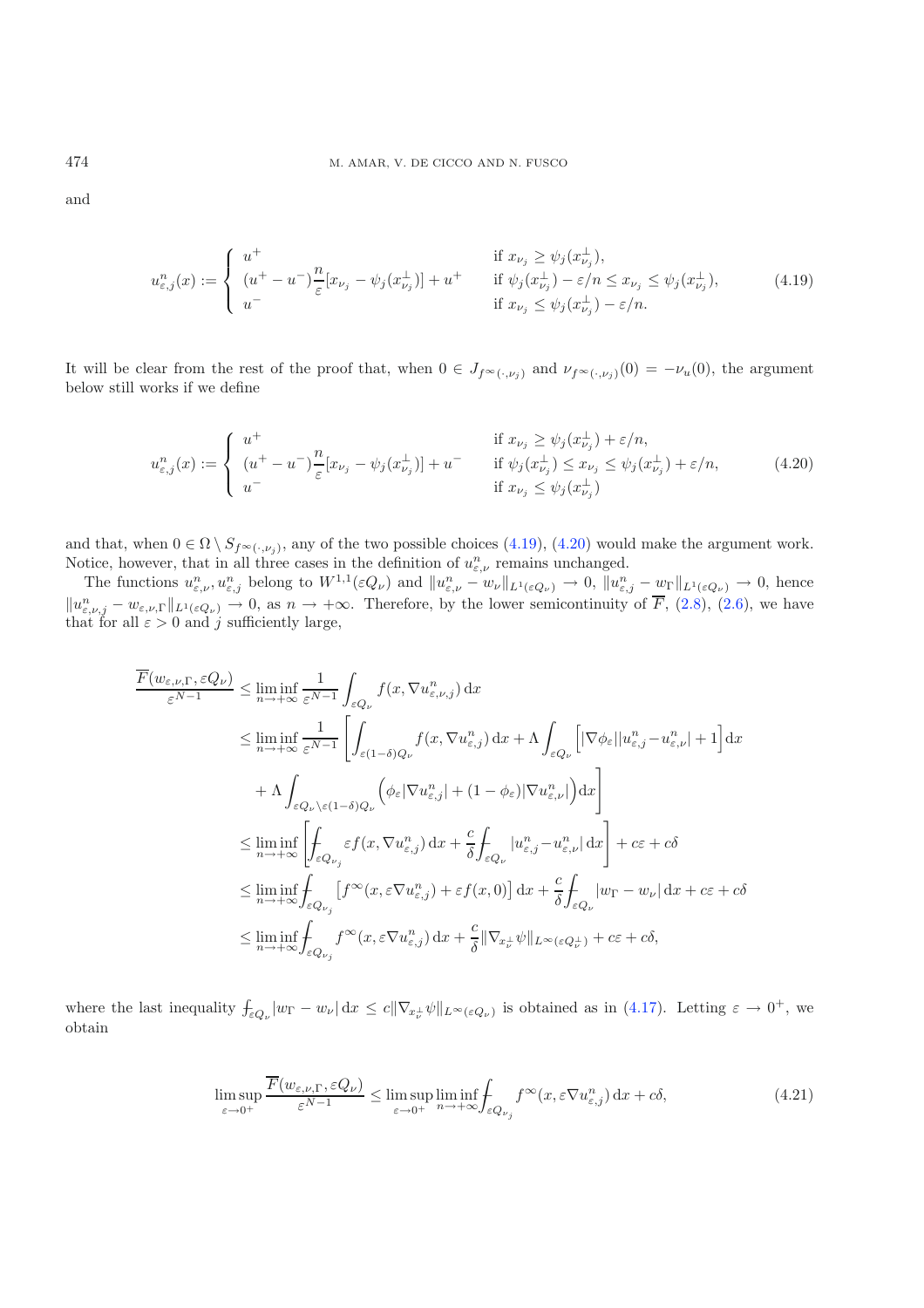where we have used the equality  $\nabla_{x_\nu} \psi(0) = 0$ . Moreover, by the Lipschitz continuity of  $f^\infty(x, \cdot)$ , we get, setting  $\psi_j(x) = \psi_j(x - \langle x, \nu_j \rangle \nu_j),$ 

$$
\limsup_{\varepsilon \to 0^{+}} \liminf_{n \to +\infty} \int_{\varepsilon Q_{\nu_{j}}} f^{\infty}(x, \varepsilon \nabla u_{\varepsilon,j}^{n}) dx
$$
\n
$$
\leq (u^{+} - u^{-}) \limsup_{\varepsilon \to 0^{+}} \liminf_{n \to +\infty} \int_{\varepsilon Q_{\nu_{j}}^{\perp}} \left[ \frac{n}{\varepsilon} \int_{\psi_{j}(x_{\nu_{j}}^{\perp}) - \varepsilon/n}^{\psi_{j}(x_{\nu_{j}}^{\perp})} f^{\infty}(x_{\nu_{j}}^{\perp}, x_{\nu_{j}}, \nu_{j} - (\nabla_{x}\widehat{\psi}_{j})(x_{\nu_{j}}^{\perp}, x_{\nu_{j}})) dx_{\nu_{j}} \right] dx_{\nu_{j}}^{\perp}
$$
\n
$$
\leq (u^{+} - u^{-}) \limsup_{\varepsilon \to 0^{+}} \liminf_{n \to +\infty} \int_{\varepsilon Q_{\nu_{j}}^{\perp}} \left[ \frac{n}{\varepsilon} \int_{\psi_{j}(x_{\nu_{j}}^{\perp}) - \varepsilon/n}^{\psi_{j}(x_{\nu_{j}}^{\perp})} f^{\infty}(x_{\nu_{j}}^{\perp}, x_{\nu_{j}}, \nu_{j}) dx_{\nu_{j}} \right] dx_{\nu_{j}}^{\perp}
$$
\n
$$
+ c \limsup_{\varepsilon \to 0^{+}} \int_{\varepsilon Q_{\nu_{j}}^{\perp}} |\nabla_{x_{\nu_{j}}^{\perp}} \psi_{j}(x_{\nu_{j}}^{\perp})| dx_{\nu_{j}}^{\perp}
$$
\n
$$
\leq (u^{+} - u^{-}) \limsup_{\varepsilon \to 0^{+}} \liminf_{n \to +\infty} \int_{\varepsilon Q_{\nu_{j}}^{\perp}} \left[ \frac{n}{\varepsilon} \int_{\psi_{j}(x_{\nu_{j}}^{\perp}) - \varepsilon/n}^{\psi_{j}(x_{\nu_{j}}^{\perp})} f^{\infty}(x_{\nu_{j}}^{\perp}, x_{\nu_{j}}, \nu_{j}) dx_{\nu_{j}} \right] dx_{\nu_{j}}^{\perp}
$$
\n
$$
+ c \limsup_{\varepsilon \to 0^{+}} ||\nabla_{x_{\
$$

where  $Q_{\nu_j}^{\perp} = \pi_{\nu_j^{\perp}}(Q_{\nu_j})$ . Notice that, by Lemma [2.1](#page-3-3) we have that, for  $\mathcal{H}^{N-1}$ -*a.e.*  $x_{\nu_j}^{\perp} \in \varepsilon Q_{\nu_j}^{\perp}$ ,

$$
\lim_{n \to +\infty} \frac{n}{\varepsilon} \int_{\psi_j(x_{\nu_j}^{\perp}) - \varepsilon/n}^{\psi_j(x_{\nu_j}^{\perp})} f^{\infty}(x_{\nu_j}^{\perp}, x_{\nu_j}, \nu_j) dx_{\nu_j}
$$
\n
$$
= \begin{cases}\n\widetilde{f^{\infty}}(x_{\nu_j}^{\perp}, \psi_j(x_{\nu_j}^{\perp}), \nu_j) & \text{if } (x_{\nu_j}^{\perp}, \psi_j(x_{\nu_j}^{\perp})) \in \Omega \setminus J_{f^{\infty}(\cdot, \nu_j)} \\
(f^{\infty})^-(x_{\nu_j}^{\perp}, \psi_j(x_{\nu_j}^{\perp}), \nu_j) & \text{if } (x_{\nu_j}^{\perp}, \psi_j(x_{\nu_j}^{\perp})) \in J_{f^{\infty}(\cdot, \nu_j)}, \langle \nu_j, \nu_{f^{\infty}(\cdot, \nu_j)}(x_{\nu_j}^{\perp}, \psi_j(x_{\nu_j}^{\perp})) \rangle > 0 \\
(f^{\infty})^+(x_{\nu_j}^{\perp}, \psi_j(x_{\nu_j}^{\perp}), \nu_j) & \text{if } (x_{\nu_j}^{\perp}, \psi_j(x_{\nu_j}^{\perp})) \in J_{f^{\infty}(\cdot, \nu_j)}, \langle \nu_j, \nu_{f^{\infty}(\cdot, \nu_j)}(x_{\nu_j}^{\perp}, \psi_j(x_{\nu_j}^{\perp})) \rangle < 0.\n\end{cases}
$$

In any case, [\(2.3\)](#page-4-1) and the assumption that  $\nu$  and  $\nu_{\Gamma}(x)$  have the same orientation, yield

$$
\lim_{n \to +\infty} \frac{n}{\varepsilon} \int_{\psi_j(x_{\nu_j}^{\perp}) - \varepsilon/n}^{\psi_j(x_{\nu_j}^{\perp})} f^{\infty}(x_{\nu_j}^{\perp}, x_{\nu_j}, \nu_j) dx_{\nu_j} = (f^{\infty}(\cdot, \nu_j))_{\Gamma}^-(x_{\nu_j}^{\perp}, \psi_j(x_{\nu_j}^{\perp})),
$$

for  $\mathcal{H}^{N-1}$ -*a.e.*  $x_{\nu_j}^{\perp} \in \varepsilon Q_{\nu_j}^{\perp}$ . Therefore, by the dominated convergence theorem, we get

$$
\limsup_{\varepsilon \to 0^{+}} \liminf_{n \to +\infty} \oint_{\varepsilon Q_{\nu_{j}}^{\perp}} (u^{+} - u^{-}) \left[ \frac{n}{\varepsilon} \int_{\psi_{j}(x_{\nu_{j}}^{\perp}) - \varepsilon/n}^{\psi_{j}(x_{\nu_{j}}^{\perp})} f^{\infty}(x_{\nu_{j}}^{\perp}, x_{\nu_{j}}, \nu_{j}) dx_{\nu_{j}} \right] dx_{\nu_{j}}^{\perp}
$$
\n
$$
= \limsup_{\varepsilon \to 0^{+}} \oint_{\varepsilon Q_{\nu_{j}}^{\perp}} (u^{+} - u^{-}) \lim_{n \to +\infty} \left[ \frac{n}{\varepsilon} \int_{\psi_{j}(x_{\nu_{j}}^{\perp}) - \varepsilon/n}^{\psi_{j}(x_{\nu_{j}}^{\perp})} f^{\infty}(x_{\nu_{j}}^{\perp}, x_{\nu_{j}}, \nu_{j}) dx_{\nu_{j}} \right] dx_{\nu_{j}}^{\perp}
$$
\n
$$
= \limsup_{\varepsilon \to 0^{+}} \oint_{\varepsilon Q_{\nu_{j}}^{\perp}} (u^{+} - u^{-}) \left( f^{\infty}(\cdot, \nu_{j}) \right) \frac{n}{\Gamma} \left( x_{\nu_{j}}^{\perp}, \psi_{j}(x_{\nu_{j}}^{\perp}) \right) dx_{\nu_{j}}^{\perp}.
$$
\n(4.23)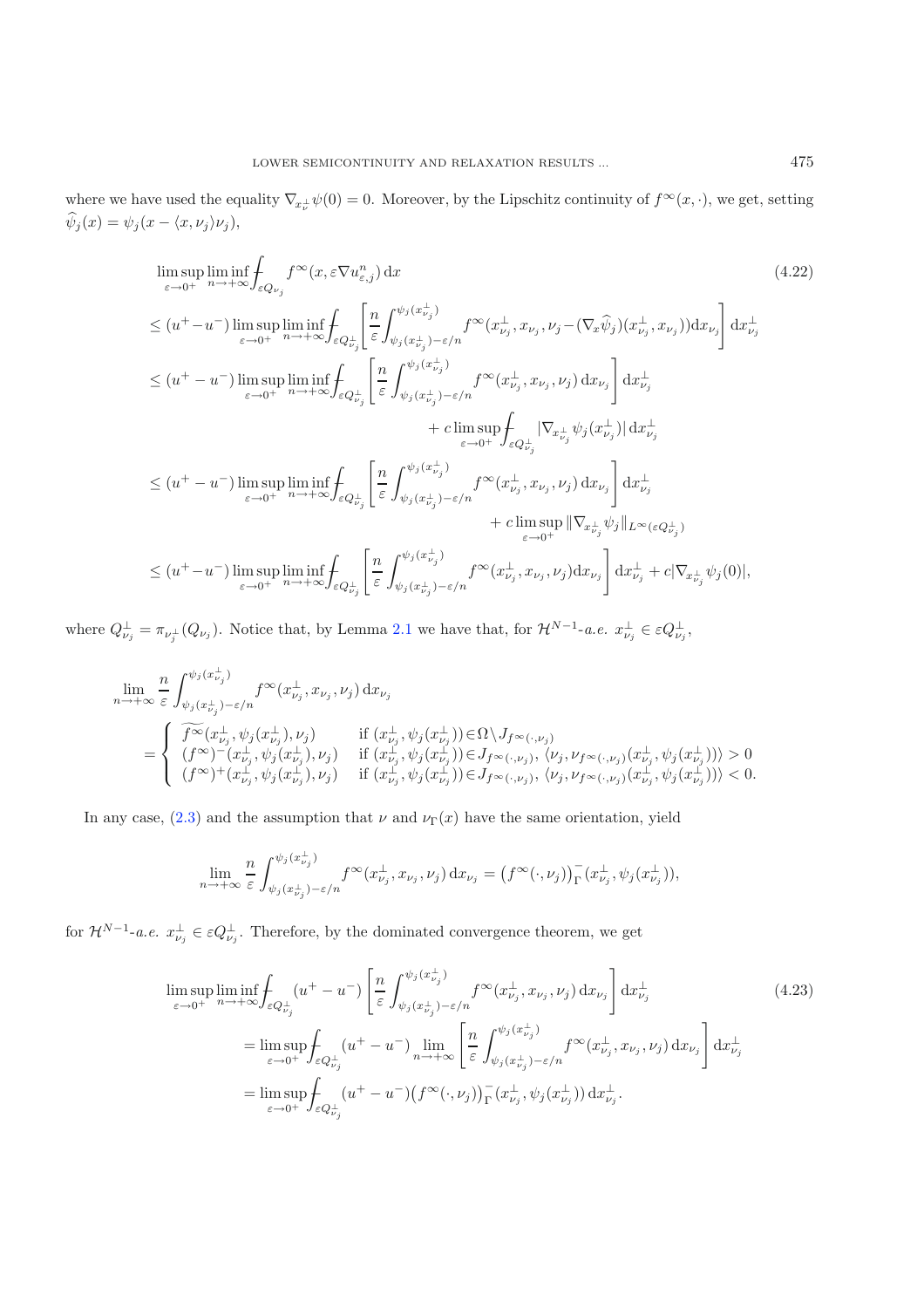<span id="page-20-1"></span>Recalling that  $\Gamma \cap \varepsilon Q_{\nu_j}$  can be parametrized by  $(x_{\nu_j}^{\perp}, \psi_j(x_{\nu_j}^{\perp}))$ ,  $x_{\nu_j}^{\perp} \in \varepsilon Q_{\nu_j}^{\perp}$ , that 0 is a Lebesgue point for  $(f^{\infty}(\cdot,\nu_j))_{\Gamma}^-$ , that  $0 \in J_{f^{\infty}(\cdot,\nu_j)}$  and  $\nu_{f^{\infty}(\cdot,\nu_j)}(0) = \nu_u(0) = \nu_{\Gamma}(0)$ , we obtain, recalling [\(2.2\)](#page-3-0) and [\(2.3\)](#page-4-1),

$$
\limsup_{\varepsilon \to 0^{+}} \int_{\varepsilon Q_{\nu_{j}}^{+}} (u^{+} - u^{-}) \left(f^{\infty}(\cdot, \nu_{j})\right)_{\Gamma}^{-} (x_{\nu_{j}}^{+}, \psi_{j}(x_{\nu_{j}}^{+})) dx_{\nu_{j}}^{+}
$$
\n
$$
= \limsup_{\varepsilon \to 0^{+}} \frac{1}{\varepsilon^{N-1}} \int_{\varepsilon Q_{\nu_{j}}^{+}} (u^{+} - u^{-}) \left[ \frac{\left(f^{\infty}(\cdot, \nu_{j})\right)_{\Gamma}^{-} (x_{\nu_{j}}^{+}, \psi_{j}(x_{\nu_{j}}^{+}))}{\sqrt{1 + |\nabla_{x_{\nu_{j}}^{+}} \psi_{j}|^{2}}}\right] dx_{\nu_{j}}^{+}
$$
\n
$$
= \lim_{\varepsilon \to 0^{+}} \left( \int_{\varepsilon Q_{\nu_{j}}^{+}} \sqrt{1 + |\nabla_{x_{\nu_{j}}^{+}} \psi_{j}|^{2}} dx_{\nu_{j}}^{+} \right) \left( \int_{\Gamma \cap \varepsilon Q_{\nu_{j}}} (u^{+} - u^{-}) \frac{\left(f^{\infty}(\cdot, \nu_{j})\right)_{\Gamma}^{-} (x)}{\sqrt{1 + |\nabla_{x_{\nu_{j}}^{+}} \psi_{j}|^{2}}} d\mathcal{H}^{N-1}(x) \right)
$$
\n
$$
= \left( \sqrt{1 + |\nabla_{x_{\nu_{j}}^{+}} \psi_{j}(0)|^{2}} \right) \left( (u^{+} - u^{-}) \frac{\left(f^{\infty}(\cdot, \nu_{j})\right)_{\Gamma}^{-} (0)}{\sqrt{1 + |\nabla_{x_{\nu_{j}}^{+}} \psi_{j}(0)|^{2}}} \right)
$$
\n
$$
= (u^{+} - u^{-}) \left(f^{\infty})^{-} (0, \nu_{j}) = (u^{+} - u^{-}) f^{\infty} (0, \nu_{j}),
$$
\n(4.24)

where the last equality follows from the fact that  $0 \notin \bigcup_j N_{\nu_j}$  and each  $N_{\nu_j}$  is defined as in [\(4.9\)](#page-14-4).

By  $(4.15)$ ,  $(4.16)$ ,  $(4.18)$ ,  $(4.21)$ – $(4.24)$ , we obtain

$$
\frac{\mathrm{d}\overline{F}(u,\cdot)}{\mathrm{d}\mathcal{H}^{N-1}\lfloor J_u(0)+|u^+-u^-|\leq (u^+-u^-)f^{\infty}(0,\nu_j)+c|\nabla_{x_{\nu_j}^{\perp}}\psi_j(0)|+c\delta+|u^+-u^-|.
$$

Therefore, taking into account the Lipschitz continuity of  $f^{\infty}$  with respect to the last variable and recalling that  $\nabla_{x_{\nu_j}^{\perp}} \psi_j(0) \to \nabla_{x_{\nu}^{\perp}} \psi(0) = 0$ , letting first  $j \to +\infty$  and then  $\delta \to 0^+$ , we get

$$
\frac{\mathrm{d}\overline{F}(u,\cdot)}{\mathrm{d}\mathcal{H}^{N-1}\lfloor J_u(0) + |u^+ - u^-| \le (u^+ - u^-)f^\infty(0,\nu_u) + |u^+ - u^-|.
$$

Hence, the assertion follows.  $\Box$ 

νj

We are now in position to give the proof of Theorem [4.2.](#page-14-0)

*Proof of Theorem* [4.2](#page-14-0). Taking into account [\[19\]](#page-21-4), Theorem 1.3, part (i), and Propositions [4.3](#page-14-5) and [4.4,](#page-16-0) we obtain the assertion for any function  $u \in BV(\Omega)$  and any  $A \in \mathcal{A}(\Omega)$ .

#### <span id="page-20-0"></span>4.3. **The proof of the relaxation result**

Thanks to the results obtained in previous sections, we are now able to give the proof of the relaxation Theorem [1.1.](#page-2-0)

*Proof of Theorem* [1.1](#page-2-0). Let us start by observing that since for every  $\xi \in \mathbb{R}^N$  the functions  $f(\cdot, \xi)$  and  $f^-(\cdot, \xi)$ agree  $\mathcal{L}^N$ -*a.e.* in  $\Omega$ , then it is easily checked that for every summable function  $z : \Omega \to \mathbb{R}^N$ 

$$
\int_{\Omega} f(x, z(x)) dx = \int_{\Omega} f^{-}(x, z(x)) dx.
$$

Therefore, denoting by F the functional in [\(1.7\)](#page-2-2), we may replace f by  $f^-$  in the first integral without affecting the value of the functional.